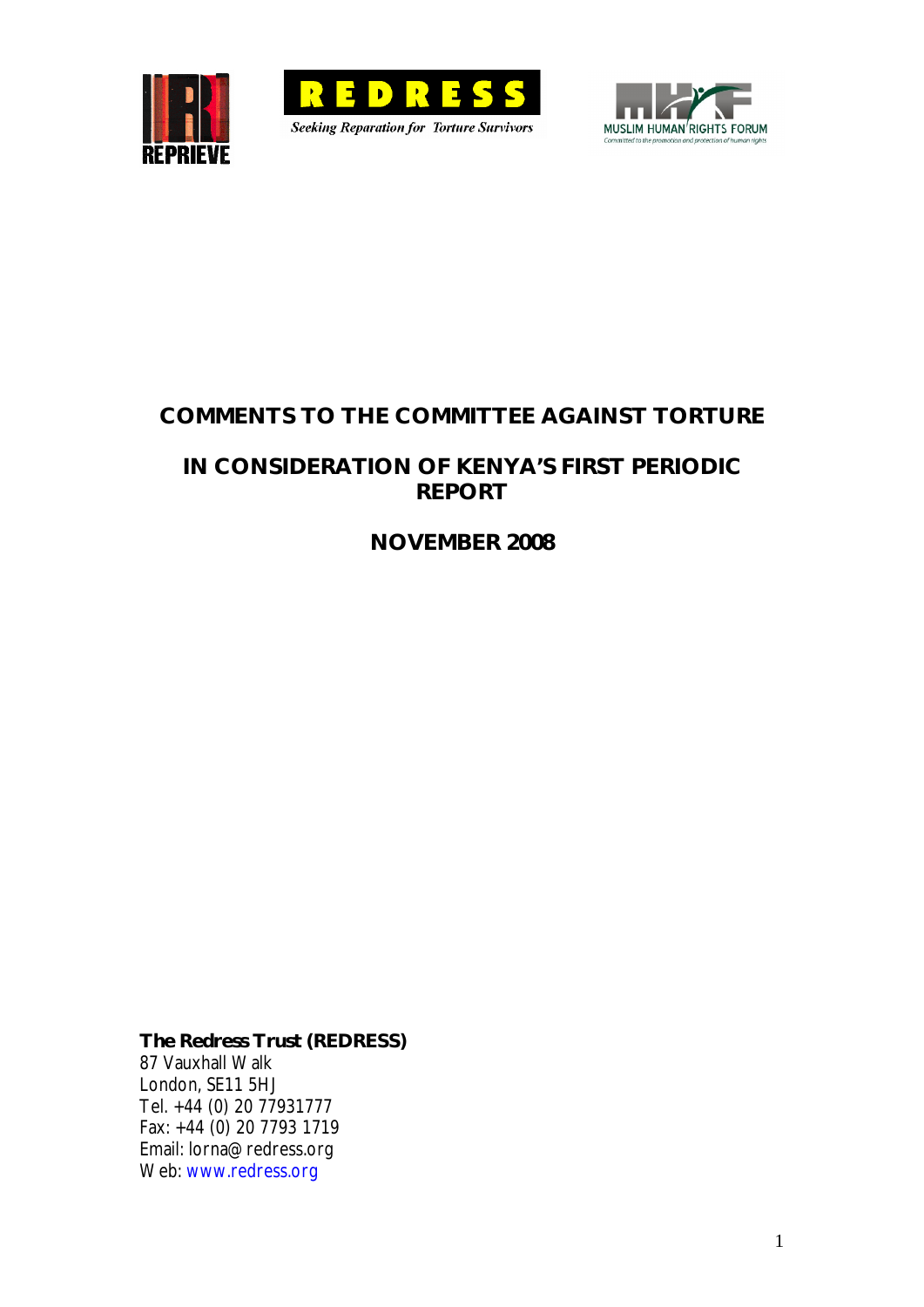#### **INTRODUCTION**

- 1. As a complement to the alternative reports submitted to the Committee against Torture with respect to Kenya's First Periodic Report,<sup>1</sup> the present submission focuses on Kenya's adherence to its obligations under the Convention against Torture and Other Cruel, Inhuman or Degrading Treatment or Punishment (the "CAT") when pursuing counterterrorism strategies, in particular Article 3 of the CAT.
- 2. The Redress Trust ("REDRESS"), Reprieve and Muslim Human Rights Forum ("MHRF") have conducted primary research and legal analysis on this issue in Kenya and all three organisations represent individuals who claim to have been victims of violations of the CAT in the context of the "war on terror".
- 3. REDRESS is an international human rights non-governmental organisation based in the United Kingdom with a mandate to assist torture survivors, to prevent further torture, and to seek justice and other forms of reparation. It has accumulated a wide expertise on the rights of victims of torture to gain both access to the courts and redress for their suffering and has advocated on behalf of victims from different regions throughout the world. Since its establishment more than 15 years ago, REDRESS has regularly taken up cases on behalf of individual torture survivors at the national and international level and provides assistance to representatives of torture survivors. REDRESS has extensive experience in interventions before national and international courts and tribunals, including the United Nations Committee against Torture and Human Rights Committee, the European Court of Human Rights, the Inter-American Commission on Human Rights, the International Criminal Court, the Special Court for Sierra Leone, and the Extraordinary Chambers in the Courts of Cambodia.
- 4. Reprieve is an international human rights non-governmental organisation based in the UK that provides legal representation for prisoners being held on death row in the United States and beyond, in Guantanamo Bay and other secret prisons around the world. Reprieve's director Clive Stafford Smith has over twenty years experience of representing prisoners facing the death penalty in the southern United States, and he was one of the first US attorneys to gain access to prisoners in Guantanamo Bay. Over the past five years, Reprieve attorneys have directly represented over fifty prisoners held in Guantanamo Bay and assisted many more. None of Reprieve's clients were given the opportunity to challenge their transfer to Guantanamo Bay, and many more were also victims of further "extraordinary rendition" before being taken to Guantanamo. As a result, over the past three years Reprieve has broadened its focus to provide assistance to individuals subject to extra-legal transfer and

<sup>&</sup>lt;u>.</u> <sup>1</sup> IMLU and Coalition of Kenyan NGOs, "Alternative Report to the United Nations Committee against Torture: 41<sup>st</sup> Session, 3<sup>rd</sup> to 21<sup>st</sup> November" (15 October 2008); Human Rights Watch, "Submission to 41<sup>st</sup> Session of the United Nations Committee against Torture on Kenya" (15 September 2008); Kenya National Human Rights Commission, "Presentation to the Committee against Torture to Inform its Review of Kenya's Initial Country Report on the Implementation of the Convention against Torture and Other Cruel, Inhuman or Degrading Treatment or Punishment" (30 September 2008); OMCT, "Addressing the Economic, Social and Cultural Root Causes of Torture in Kenya: An Alternative Report to the Committee against Torture (November 2008).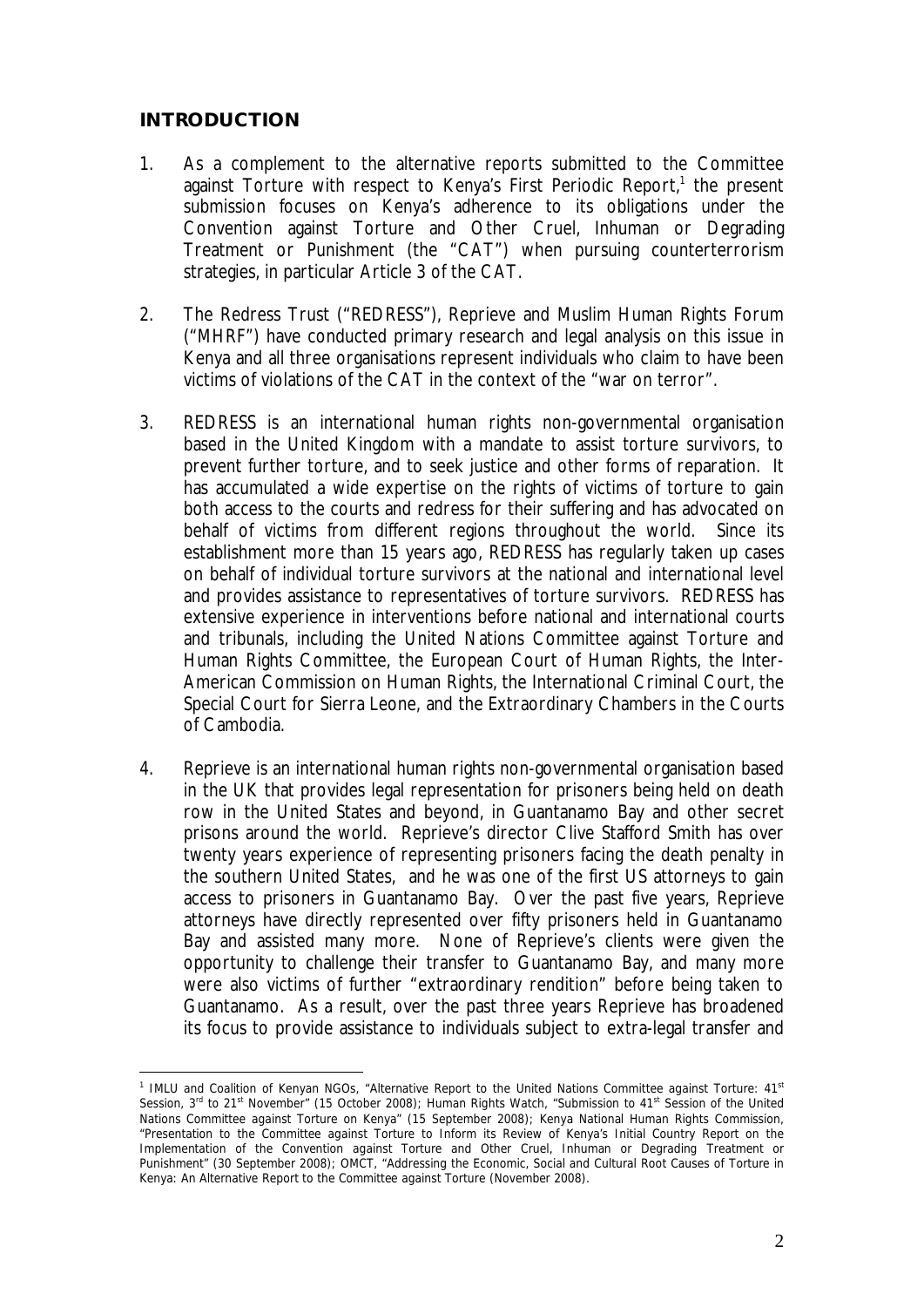detention in locations other than Guantanamo Bay, including East Africa. Reprieve's "War on Terror" work has included extensive investigation in East and North Africa, Central Asia and Europe, close co-operation with domestic and regional inquiries into rendition, and litigation in domestic courts in the US, Europe and East Africa.

- 5. Muslim Human Rights Forum conceived in October 2005 articulates the human rights of all peoples of Kenya, their neighbours in the region and the world in general as enshrined in the Universal Declaration of Human Rights, the African Charter on Peoples' and Human Rights, the constitution of the Republic of Kenya and all universally recognized documents that Kenya is signatory to. MHRF works through a multi-sectoral, inter-institutional inter-play and crossfertilization. MHRF seeks to actively engage everyone in promoting, protecting and advancing the human rights of all. Through its Counter-Terrorism Monitoring Programme, MHRF has been at the forefront of the advocacy on behalf of individuals illegally detained by Kenyan authorities and others in the name of the "war on terrorism".
- 6. The adoption of counterterrorism strategies in Kenya has been viewed as a particular priority for that State, both as a result of its obligations under United Nations' Security Council Resolution 1373 (2001) which requires states to adopt specific measures to counter terrorism,<sup>2</sup> and because of factors such as its geographical proximity to Somalia<sup>3</sup> which remains politically unstable,<sup>4</sup> previous terrorist attacks on the United States' Embassy in Nairobi in 1998, and Israeli interests in Kenya.<sup>5</sup>
- 7. While REDRESS, Reprieve and MHRF recognise states' national security concerns, both organisations are gravely concerned that some of the counterterrorism strategies employed by Kenya are not in full compliance with its international human rights and humanitarian obligations, particularly the

<sup>1</sup> <sup>2</sup> Security Council Resolution 1373 U.N. Doc. S/RES/1373 (2001) adopted 28 September 2001. See also, African Union, Convention on the Prevention and Combating of Terrorism 1999 and its 2002 Protocol; African Union, "Plan of Action of the African Union High-Level Intergovernmental Meeting on the Prevention and Combating of Terrorism in Africa" Mtg/MLIG/Conv.Terror/Plan.(I) (11 – 14 September 2002).

<sup>&</sup>lt;sup>3</sup> See, Kenya High Commission for Security and Border Control, "Challenges for Law Enforcement in Border Security" Presentation made at the 2007 the 2007 Fifth Special Meeting of the Counter-Terrorism Committee with International, Regional and Subregional Organisations, "Prevention of Terrorist Movement and Effective Border Security" (2007) (noting that, "[t]o understand the challenges in the management of border security in Kenya, it is necessary to appreciate that Kenya is one of only three countries in the world, along with Ethiopia and Djibouti, that shares a border with a country without a Government for over sixteen years. This situation negates the entire approach to border security, and has impacted adversely to Kenya's internal security; a fact that is quite often forgotten by many".) States such as the U.K. and the U.S. have also identified Kenya as vulnerable to terrorist attacks due to its shared border with Somalia. See for example, "Our Man in Africa: Lovely Country, It's Just a Pity You're Corrupt from Head to Toe" The Guardian (11 November 2006); Andrew Cawthorne, "U.S. says al-Qaeda behind Somali Islamists" Reuters (15 December 2006); David Blair, "Al Qa'eda Target West from Horn of Africa" Telegraph (24 October 2007).

<sup>&</sup>lt;sup>4</sup> further information on the conflict in Somalia, see Human Rights Watch, "Shell-Shocked: Civilians under Siege in Somalia" (August 2007).

<sup>&</sup>lt;sup>5</sup> In August 1998, the U.S. Embassy in Nairobi was bombed, killing over 200 people and injuring a further 5000. See, Embassy of the United States, Nairobi, Kenya, "Ceremony to Mark the Tenth Anniversary of the Bombing of the U.S. Embassy: Remarks by U.S. Ambassador Michael Ranneberger" (7 August 2008). An Israeli owned hotel in Mombasa, the Kikambala Paradise Hotel, was bombed and two surface-to-air missiles fired at an Israeli commercial airline on 28 November 2002. See, "UK Condemns Kenya Bomb Attack" BBC News (28 November 2002).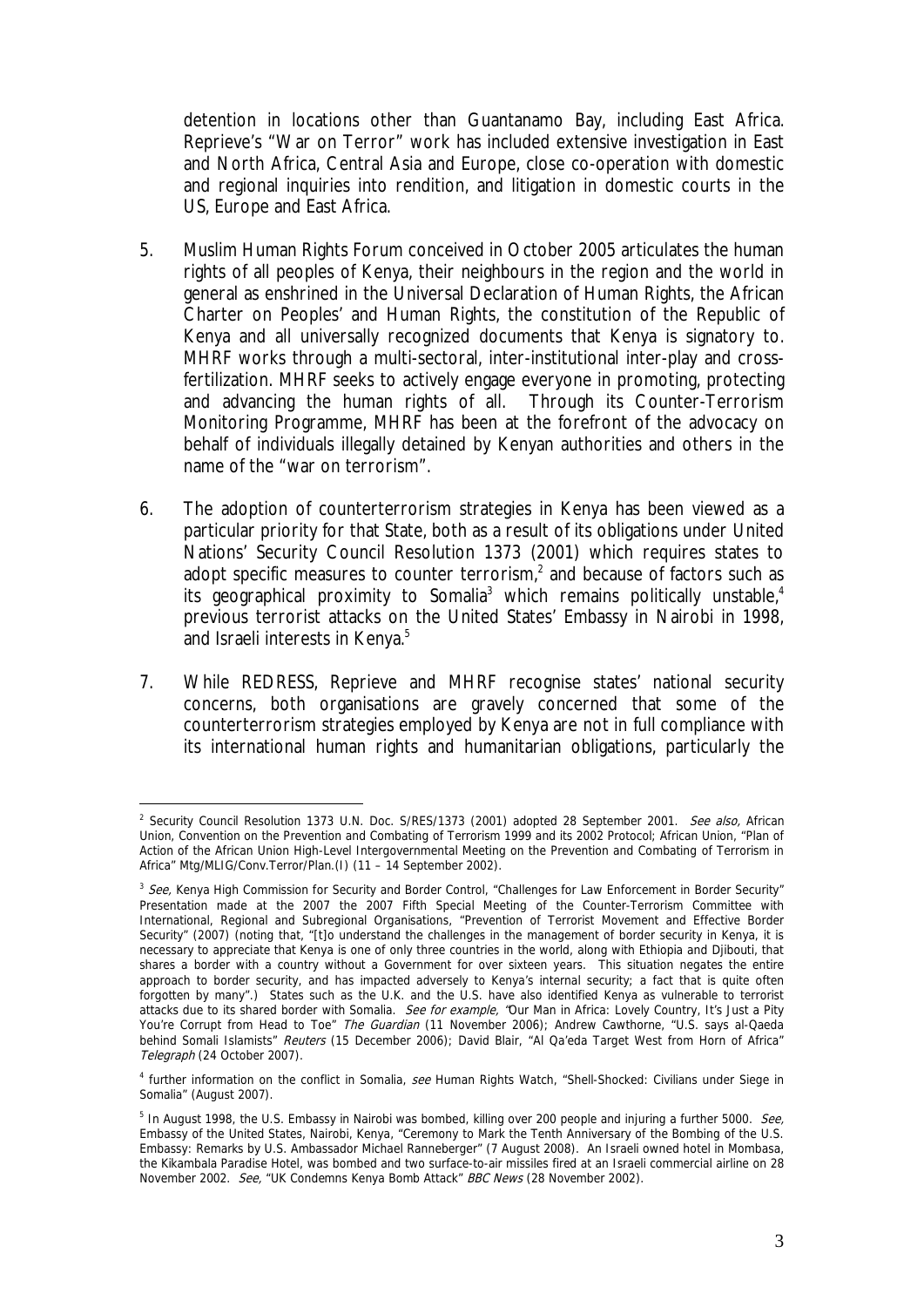absolute prohibition of torture and other cruel, inhuman or degrading treatment or punishment and the absolute principle of *non-refoulement.*

- 8. In this respect, this submission first sets out the substantive and procedural inadequacies of Kenyan law in failing to expressly prohibit the deportation, extradition, rendition, expulsion or return ("refoulement") of a person where there are substantial grounds to believe that the individual would be at a risk of torture or cruel, inhuman or degrading treatment or punishment ("other ill treatment") as a result of the transfer.
- 9. The submission then highlights three instances of mass removals of Kenyan and foreign nationals from Kenya to Somalia in 2007, in addition to the appearance of a Kenyan national at the United States' detention facility at Guantanamo Bay, Cuba following his arbitrary detention in Kenya. In all four cases, no assessments were made as to whether substantial grounds existed to believe that the individuals would be at risk of torture or other ill-treatment as a result of the removal, and none were afforded the opportunity to challenge their removal from Kenya on the grounds of Article 3 of the CAT.
	- **A. THE FAILURE TO EXPRESSLY IMPLEMENT THE ABSOLUTE PRINCIPLE OF** *NON-REFOULEMENT* **INTO KENYAN LAW**
- 10. Article 3(1) of the CAT sets out that:

<u>.</u>

[n]o State Party shall expel, return ("refouler") or extradite a person to another State where there are substantial grounds for believing that he would be in danger of being subjected to torture.

- 11. The absolute prohibition of torture and other cruel, inhuman or degrading treatment or punishment ("absolute prohibition of torture") imposes a negative duty on states to refrain from torturing and also a range of positive obligations, including the obligation to "prevent such acts by not bringing persons under the control of other States if there are substantial grounds for believing that they would be in danger of being subjected to torture".<sup>6</sup> Any other approach would allow states to circumvent the absolute prohibition of torture by arguing that they did not inflict the torture themselves. The principle of *non-refoulement* is thus an inherent and indivisible part of the absolute prohibition of torture.<sup>7</sup>
- 12. As the Committee against Torture has previously found, the principle of *nonrefoulement* not only reflects a treaty obligation of state parties to the CAT but also constitutes a *jus cogens* norm: "non-refoulement must be recognized as a

<sup>&</sup>lt;sup>6</sup> See, General Assembly, "Interim Report of the Special Rapporteur of the Commission on Human Rights on the Question of Torture and Other Cruel, Inhuman or Degrading Treatment or Punishment, UN General Assembly, 55th Session, Item 116(a) of the provisional agenda, Human Rights Questions: Implementation of Human Rights Instruments" U.N. Doc. A/55/290. (2000) at 27.

<sup>&</sup>lt;sup>7</sup> Soering v. United Kingdom, Application No. 14038/88 (Eur. Ct. H.R. 1989) at para. 88, noting that such an approach would be "contrary to the spirit and intention of [Article 3 of the European Convention on Human Rights which prohibits torture]".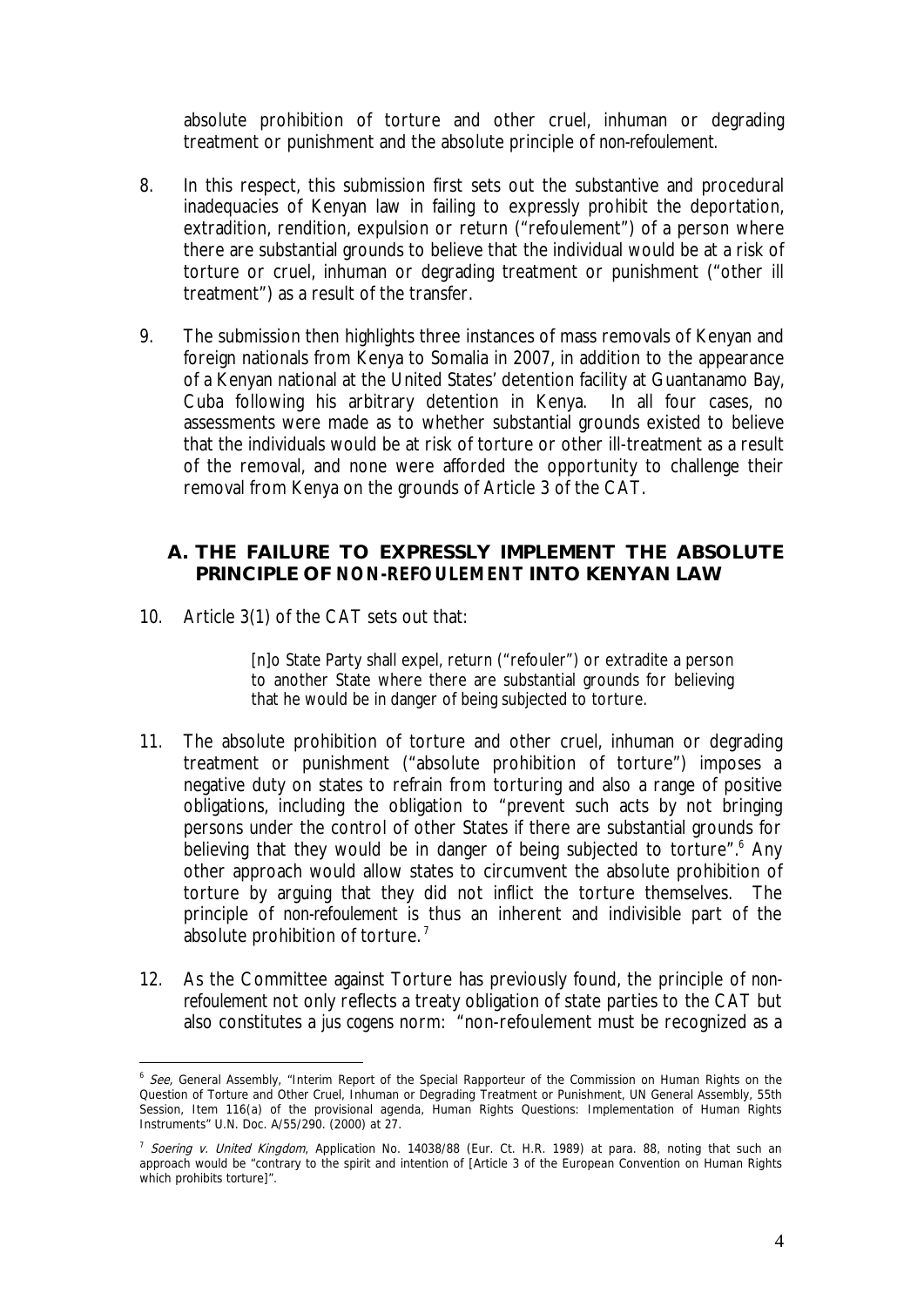peremptory norm under international law, and not merely as a principle enshrined in Article 3 CAT".<sup>8</sup>

- 13. The absolute principle of *non-refoulement* as set out in Article 3(1) of the CAT contains both a substantive and a procedural dimension. As such, where an individual is removed in violation of Article 3(1), a substantive breach will be found. In relation to the procedural dimension, the Human Rights Committee found in *Alzery v. Sweden* that, "[t]he absence of any opportunity for effective, independent review of the decision to expel in the author's case accordingly amounted to a breach of article 7, read in conjunction with article 2 of the Covenant".9
- 14. As an inherent and indivisible part of the absolute prohibition of torture, the requirement in Article 2(1) of the CAT that states take "effective legislative, administrative, judicial or other measures to prevent acts of torture" must equally encompass the obligation to enforce the absolute principle of *nonrefoulement.*<sup>10</sup>To find otherwise would mean that the absolute principle of *non-refoulement* may not be "practical" and "effective",11 as legislative, administrative, judicial or other measures governing permissible deportations, extraditions, renditions, expulsions, returns and other transfers may not explicitly prohibit *refoulement* on the basis of Article 3 of the CAT, and/or may not set out procedures which the individual to be removed could use to challenge the removal on the basis of an Article 3 risk.
- 15. Indeed, none of Kenya's laws dealing with deportations, extraditions, renditions, expulsions, returns or other transfers expressly refer to the absolute principle of *non-refoulement* or provide procedural mechanisms through which to challenge the removal on the basis of Article 3.
- 16. Section 8(1) of the Immigration Act 1967 provides that:

1

[t]he Minister may, by order in writing, direct that any person whose presence in Kenya was, immediately before the making of that order, unlawful under this Act, or in respect of whom a recommendation has been made to him under section 26A of the Penal Code, shall be removed from and remain out of Kenya either indefinitely or for such period as may be specified in the order.

In its State Party Report to the Committee, Kenya acknowledges that the Act makes no express references to the absolute principle of *non-refoulement* as prohibiting removals, even in those cases where the criteria set out in section

<sup>&</sup>lt;sup>8</sup> Committee Against Torture, "Summary Record of the 624th Meeting", U.N. Doc. CAT/C/SR.624, (2004) at paras. 51 - 52.

<sup>&</sup>lt;sup>9</sup> Human Rights Committee, Alzery v. Sweden, U.N. Doc. CCPR/C/88/D/1416/2005 (10 November 2006) at para. 11.8.

<sup>&</sup>lt;sup>10</sup> See, Committee against Torture, "General Comment No. 2: Implementation of Article 2 by States Parties" U.N. Doc. CAT/C/GC/2/CRG.1/Rev.4 (23 November 2007) at para. 19. See also, Manfred Nowak and Elizabeth McArthur, The United Nations Convention Against Torture: A Commentary (Oxford University Press, 2008) at 50 (characterising Article 2(1) as an "umbrella clause" encompassing Article 3).

<sup>&</sup>lt;sup>11</sup> As required by the Committee against Torture, *see for example*, "Initial Report of Peru" U.N. Doc. CAT/C/SR.193 (9 November 1994) at para. 44; "Initial Report of Morocco" U.N. Doc. CAT/C/SR. 203 (16 November 1994) at para. 51.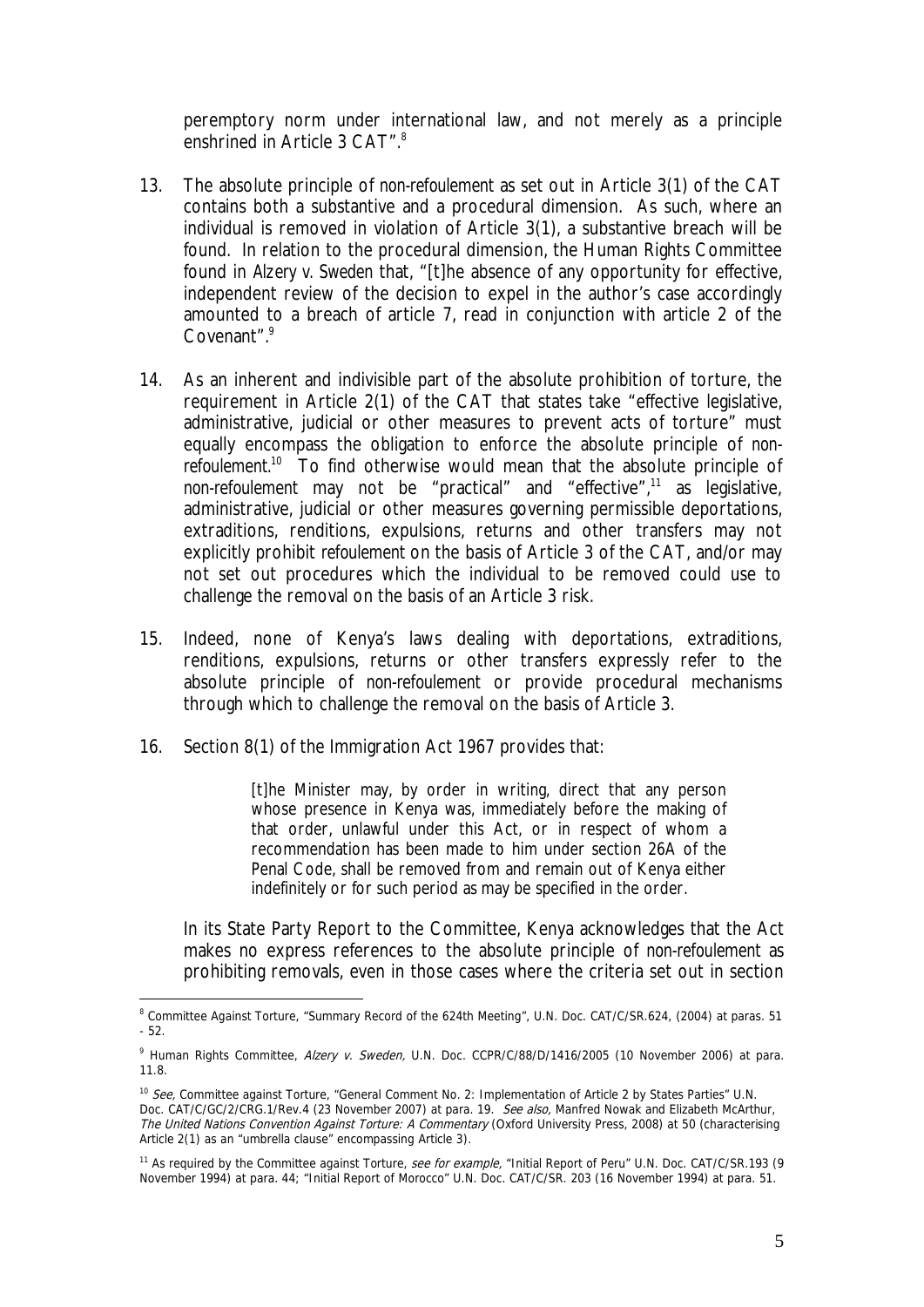8(1) would otherwise be fulfilled.<sup>12</sup> Moreover, the Act does not set out a process for the independent review of a removal order, which would enable the individual to be removed to invoke the principle of *non-refoulement.* While Kenya submits that "[t]he decisions of the Principal Immigration Officer can initially be forwarded on appeal to the Minister. A second appeal lies from the Minister's decision to the High Court. The lodging of an appeal with the High Court stays the order from the Minister until the matter is heard and determined by the court, $n_{13}$  it does not clarify the legal basis for this review process nor whether the absolute principle of *non-refoulement* could be invoked therein.

- 17. Similarly, while section 10 of the Extradition (Contiguous and Foreign Countries) Act and section 16 of the Extradition (Commonwealth Countries) Act allow the individual to be extradited to challenge the extradition by way of *habeas corpus,* neither Act makes reference to the principle of *non-refoulement* as a ground for denying the extradition.
- 18. Section 18 of the Refugee Act 2006, which is not yet in force<sup>14</sup> does provide that:

No person shall be refused entry into Kenya, expelled, extradited from Kenya or returned to any other country or be subjected to any similar measure if, as a result of such refusal, expulsion, return or other measure, such person is compelled to return to or remain in a country where-

(a) the person may be subject to persecution on account of race, religion, nationality, membership of a particular social group or political opinion; or

(b) the person's life, physical integrity or liberty would be threatened on account of external aggression, occupation, foreign domination or events seriously disturbing public order in part or whole of that country.

However, this provision only reflects the principle of *non-refoulement* as set out under Article 2(3) of the Convention Governing Specific Aspects of Refugee Problems in Africa and Article 33(1) of the Convention Relating to the Status of Refugees, and not the absolute principle of *non-refoulement* under Article 3 of the CAT. As with Article 33(2) and IF of the Convention Relating to the Status of Refugees, section 21(1) of the Refugee Act provides an exception to the general principle of *non-refoulement* under refugee law in that it enables the Minister to expel a refugee on the grounds of national security.

However, no such exception is permitted under Article 3 of the CAT under which the principle of non-refoulement is absolute.<sup>15</sup> The principle of non-

<sup>&</sup>lt;u>.</u> <sup>12</sup> Committee against Torture, "Consideration of Reports Submitted by States Parties under Article 19 of the

Convention: Initial Reports of States Parties Due in 1998: Kenya" U.N. Doc. CAT/C/KEN/1 (6 June 2007) at para. 54.  $13$  *Id.* at para. 56.

<sup>&</sup>lt;sup>14</sup> See IMLU and Coalition of Kenyan NGOs, supra note 1 at para. 81.

<sup>&</sup>lt;sup>15</sup> This is confirmed in regional and international treaties including, for example, Article  $2(2)$  of the CAT; Committee against Torture, Aemei v. Switzerland, U.N. Doc. CAT/C/18/D/34/1995 (1997) at para. 9.8; Human Rights Committee, General Comment No. 20, U.N. Doc. HRI/GEN/1/Rev.1. (1992) at 30 and No. 29, U.N. Doc.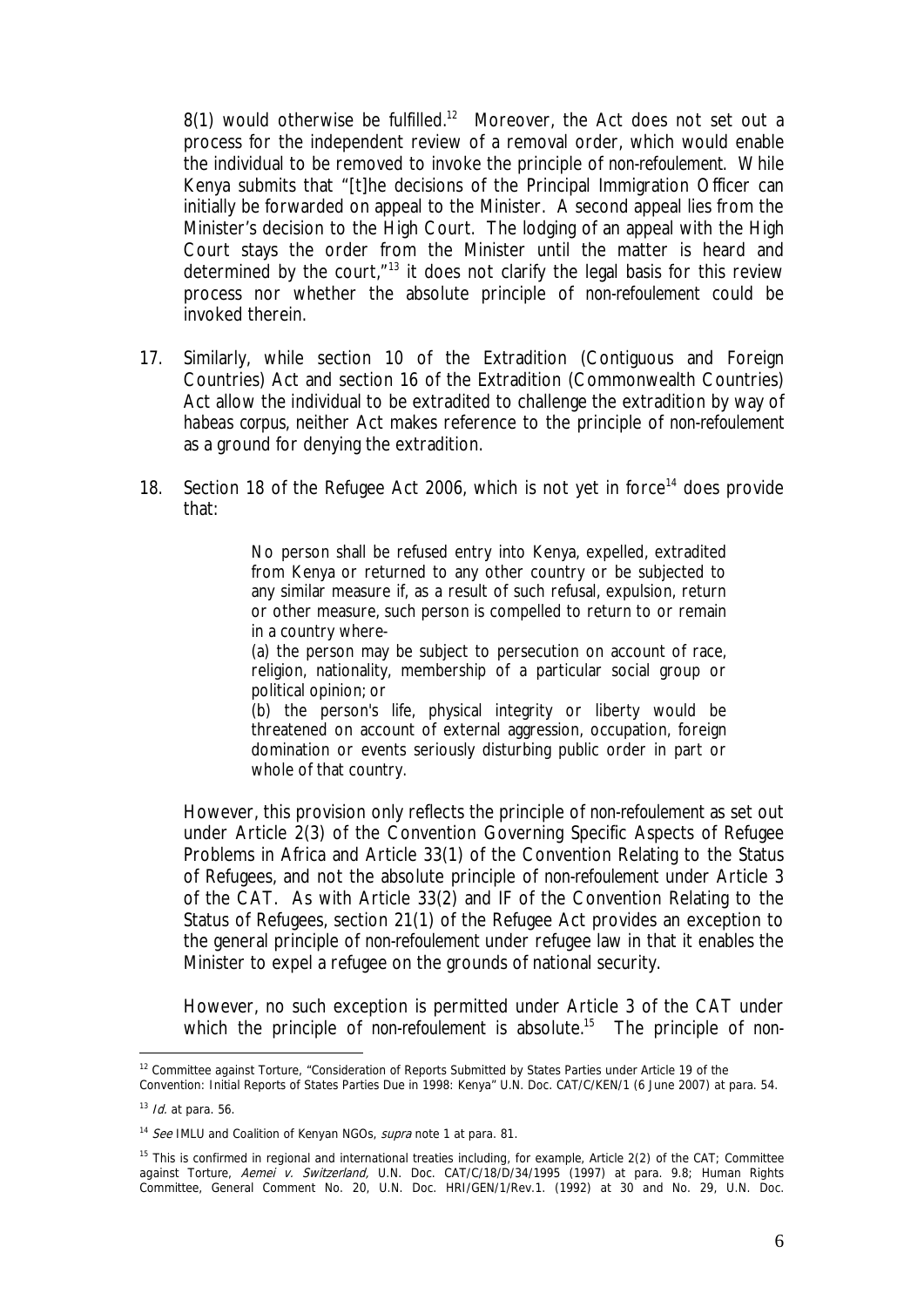*refoulement* applies regardless of whether the individual is seeking asylum; allows no limitations, derogations or exceptions, even in the context of national security concerns;<sup>16</sup> and applies to all persons, however, "undesirable or dangerous" their alleged conduct.<sup>17</sup>

19. Finally, in its 2002 report to the U.N. Counter-Terrorism Committee, Kenya noted that, "[a]fter September 2001, the Government of Kenya realised that the existing domestic legislative framework was inadequate to effectively deal with the multifaceted aspects of terrorism".<sup>18</sup> As a result, the Attorney General prepared the Suppression of Terrorism Bill 2003 which later lapsed.<sup>19</sup> A later bill - the Anti-Terrorism Bill 2006 - was also proposed but was never formally introduced before Parliament.

Both Bills contained provisions on extradition and expulsion. The 2003 Bill provided that the Minister could issue an exclusion order against any person who "is or has been concerned in the commission, preparation or instigation of acts of terrorism in Kenya; or is attempting or may attempt to enter Kenya with a view to being concerned in the commission, preparation or instigation of acts of terrorism". Clause 31(3) provided that an exclusion order could not be made against a Kenyan national, "unless such a person is a citizen of more than one country". The 2006 Bill removed the ability of the Minister to exclude dual nationals under Clause 31(3).)

Clause 37 in both the 2003 and 2006 Bill provided for the extradition of individuals suspected of offences under the proposed legislation.

Both Bills failed to reference the absolute principle of *non-refoulement* or the procedural basis upon which individuals could challenge extradition on this basis.

20. Despite these shortcomings in the law, Kenya noted in its State Party Report that "[i]n practice it does not extradite persons where there is reasonable belief that they will suffer torture and other cruel, inhuman or degrading treatment or punishment".<sup>20</sup> Such a statement fails to provide legal certainty given the absence of any reference to the absolute principle of *non-refoulement*  under Article 3 in any of the legislation dealing with the relevant deportations, extraditions or expulsion. This is of particular concern given the absence of procedural safeguards in the relevant legislation by which an individual could

CCPR/C/21/Rev.1/Add.11 (2001) at para. 7; Chahal v. United Kingdom, European Court on Human Rights, App. No. 22414/93 (1996) at para. 79.

<sup>&</sup>lt;sup>16</sup> See, Agiza v. Sweden, Committee against Torture, U.N. Doc. CAT/C/34/D/233/2003 (2005) at para. 13.8 and Alzery v. Sweden, supra note 9.

<sup>&</sup>lt;sup>17</sup> See, M.B.B. v. Sweden, Committee against Torture, U.N. Doc. CAT/C/22/D/104/1998 (1999) at para. 6.4.

<sup>&</sup>lt;sup>18</sup> Security Council, "Letter dated 29 July 2002 from the Chairman of the Security Council Committee established pursuant to Resolution 1373 (2001) concerning counter-terrorism addressed to the President of the Security Council" S/2002/856 (31 July 2002) (containing "Report of the Republic of Kenya submitted to the Security Council Committee established pursuant to resolution 1373 (2001).)

<sup>&</sup>lt;sup>19</sup> Kenya Gazette Supplement, 'The Suppression of Terrorism Bill, 2003' 38 Kenya Gazette Supplement Nairobi, 30 April 2003 at 443.

 $20$  *Id.* at para. 53.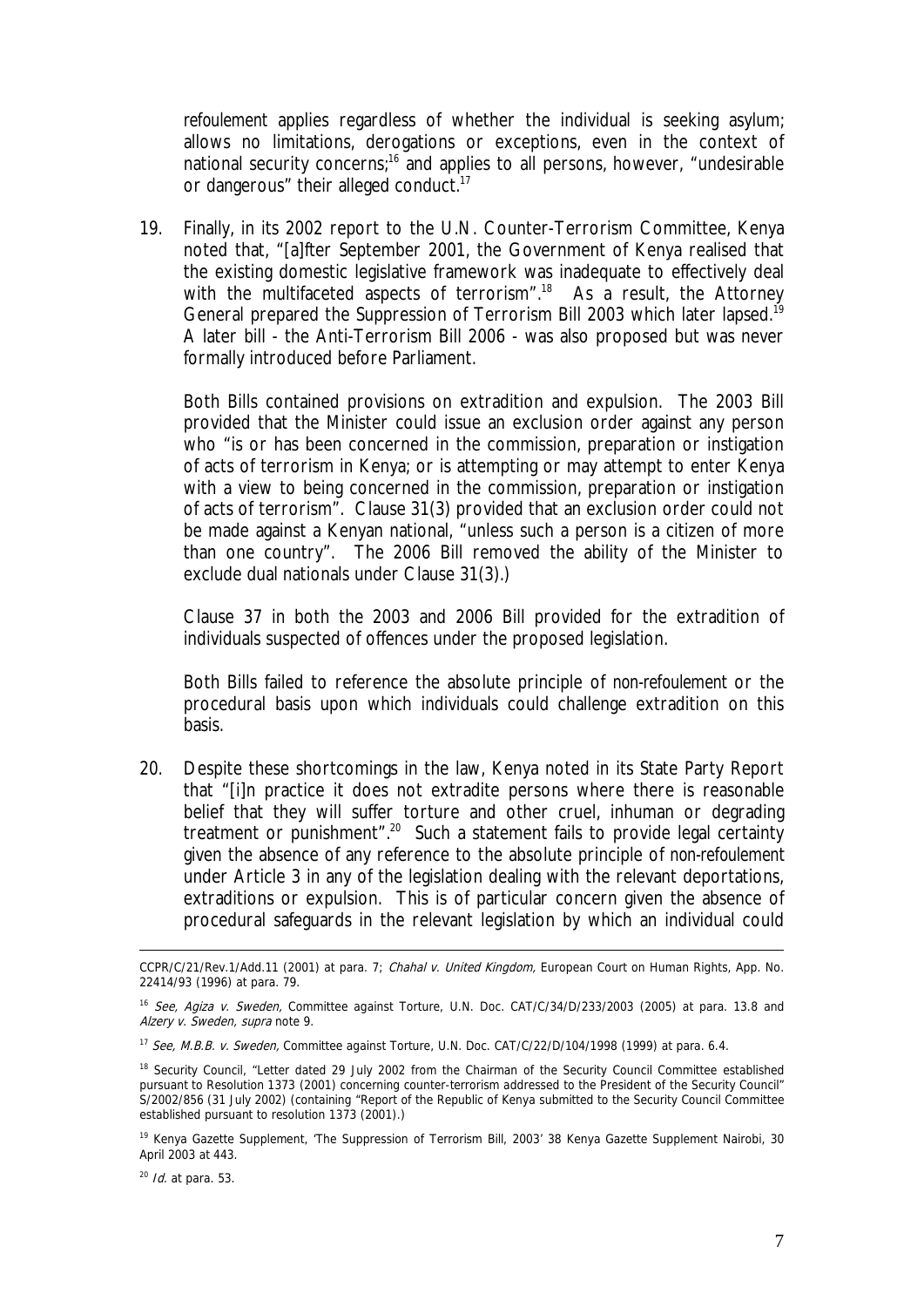challenge the removal – and thus invoke Article 3 - through independent review.

#### **B. INSTANCES IN WHICH INDIVIDUALS HAVE BEEN REMOVED FROM KENYA WITHOUT AN ARTICLE 3 ASSESSMENT**

- 21. In the specific context of counterterrorism, a number of cases arose in 2007 which suggest that Kenya violated the absolute principle of *non-refoulement*  under Article 3 by removing individuals from Kenya to territory where substantial grounds may have existed to believe that they were at risk of torture and other ill-treatment and without the opportunity to challenge the removal decision.
	- **(1) Mass Returns at the Border between Kenya and Somalia**
- 22. On 3 January 2007, Kenya closed its border with Somalia on national security grounds.21 It argued that the fighting between the Transitional Federal Government of Somalia ("TFG") and the Council of Somali Islamic Courts ("COSIC") might result in COSIC fighters and/or members of Al-Qaeda thought to be operating in Somalia, entering Kenya and posing a terrorist threat.<sup>22</sup> However, the closing of the border also meant that those fleeing the conflict in Somalia could not enter Kenya.
- 23. Of those who managed to cross into Kenya, reports emerged of the Kenyan military transporting truckloads of individuals back into Somalia<sup>23</sup> without consideration of their potential refugee status or whether reasonable grounds existed to believe that they were at risk of torture and other ill-treatment in Somalia in violation of Article 3 of the CAT and Article 7 of the International Covenant on Civil and Political Rights (the "ICCPR").
- 24. At the time, the United Nations' High Commissioner for Refugees was reported to have "reminded Nairobi that it had an obligation under international law to protect civilians. 'Kenya also has a humanitarian obligation to allow civilians at risk to seek asylum on its territory.<sup>1724</sup> Under international law, individuals enjoy the "right to seek and to enjoy in other countries asylum from persecution".<sup>25</sup> In this respect, the return of individuals to Somalia potentially violated the principle of *non-refoulement* under international refugee

<sup>&</sup>lt;sup>21</sup> "Kenya Shuts Border with Somalia" *International Herald Tribune* (3 January 2007).

<sup>&</sup>lt;sup>22</sup> Amnesty International, "Denied Refuge: The Effect of the Closure of the Kenya/Somalia Border on Thousands of Somali Asylum Seekers and Refugees" AI Index: AFR.32.002.2007(2 May 2007) at 1.

<sup>&</sup>lt;sup>23</sup> "Kenya Closes Somalia Border" The Times Online (4 January 2007); (reporting that Kenya forcibly returned 700 people to Somalia); "'Kenyans Close Border with Somalia" BBC News (3 January 2007) (reporting that Kenya returned "more than 420 refugees"); Amnesty International, id. at 3 (reporting the return of 400 individuals to Somalia).

<sup>&</sup>lt;sup>24</sup> "Kenya Closes Somalia Border" The Times Online (4 January 2007).

 $25$  Article 14(1) of the Universal Declaration of Human Rights states that, "Everyone has the right to seek and to enjoy in other countries asylum from persecution". See also, Article 12(3) of African Charter on Human and Peoples' Rights (providing that, "Every individual shall have the right, when persecuted, to seek and obtain asylum in other countries in accordance with laws of those countries and international conventions.")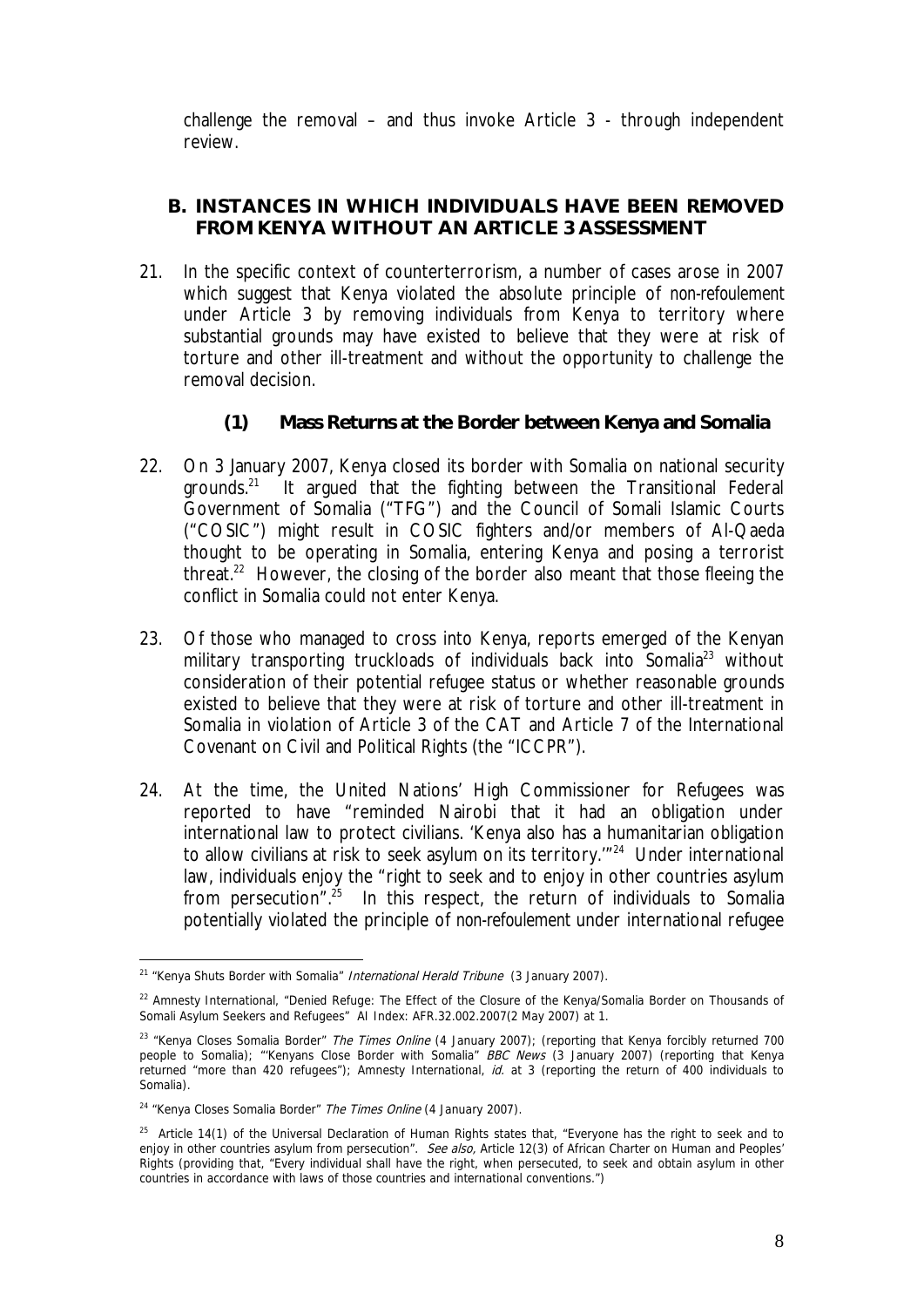law as set out under Article 2(3) of the Convention Governing Specific Aspects of Refugee Problems in Africa and Article 33(1) of the Convention Relating to the Status of Refugees, both of which Kenya has ratified.

- 25. The returns also engaged Article 3 of the CAT as the individuals were not afforded the opportunity to challenge their return by way of independent judicial or administrative review.
- 26. Furthermore, had the individuals been granted the opportunity to challenge their removal, some may have been able to substantiate a claim under Article 3 of the CAT.
- 27. In order to substantiate a claim of *non-refoulement,* a 'present and personal' risk must be shown.<sup>26</sup> Article 3(2) of the CAT provides that the circumstances in the receiving state or territory constitute a weighty but not determinative factor:27

[f]or the purpose of determining whether there are such grounds, the competent authorities shall take into account all relevant considerations including, where applicable, the existence in the State concerned of a consistent pattern of gross, flagrant or mass violations of human rights.

- 28. Since the overthrow of President Barre in 1991, conflict has persisted in Somalia between groups competing for power. Between June and December 2006, a union of Sharia courts - the Islamic Courts Union - emerged as a political force in Mogadishu and vied for power with the Transitional Federal Government. In late 2006, the Islamic Courts Union was driven out of Mogadishu by a coalition of Transitional Federal Government and Ethiopian forces.28
- 29. However, in 2007, the International Crisis Group noted that:

[p]olitically, Somalia has now been returned roughly to where it was when the TFG was formed in October 2004. The government is weak, unpopular and faction ridden, and the power vacuum in southern Somalia is rapidly being filled by the same faction leaders and warlords the Courts overthrew less than a year ago. Many Mogadishu residents resent the Courts' defeat, feel threatened by the TFG and are dismayed by the presence of Ethiopian troops in the capital. Mogadishu is awash with weapons, and there have already been hit-and-run attacks on TFG and Ethiopian troops. The potential for serious violence is just below the surface.29

<sup>&</sup>lt;sup>26</sup> On the requirement of a personal and present risk, see, Committee against Torture, "General Comment 1, Communications concerning the return of a person to a State where there may be grounds he would be subjected to torture (article 3 in the context of article 22)", U.N. Doc. A/53/44 (1998) annex IX at 52 at para. 6.

<sup>&</sup>lt;sup>27</sup> See also, Committee against Torture, Z.Z. v. Canada, U.N. Doc. CAT/C/26/D/123/1998 (2001) at para. 8.4 (setting out that it is insufficient just to show that the receiving state has a bad human rights record).

<sup>&</sup>lt;sup>28</sup> For a background to the conflict in Somalia, see Human Rights Watch, supra note 4 at 10 - 27.

 $^{29}$  International Crisis Group, "Policy Briefing: Somalia: the Tough Part is Ahead" Africa Briefing No. 45 (26 January 2007) at 1.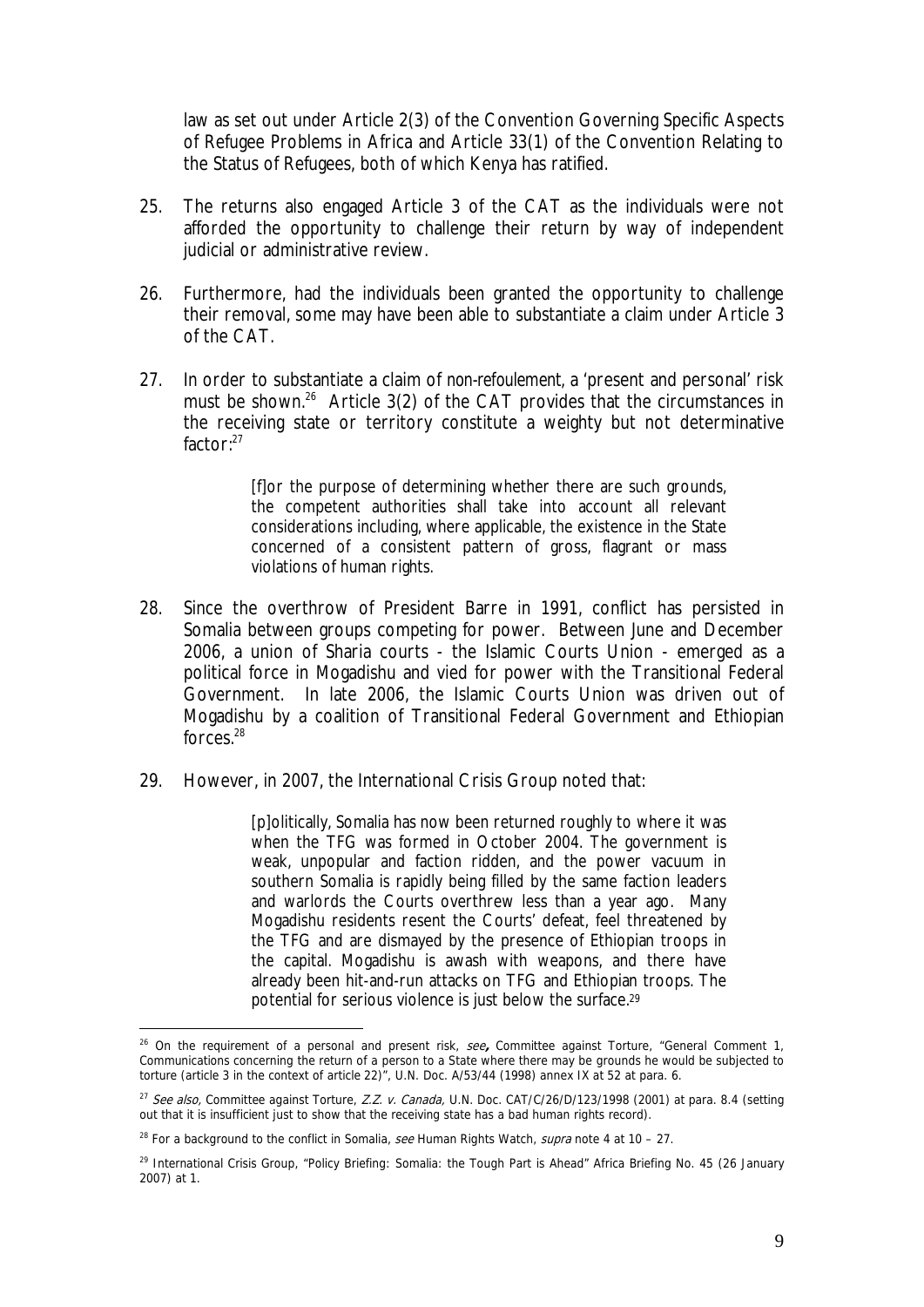30. The political instability in Somalia as illustrated above as well as the presence and control exercised by Ethiopian troops may have given rise to claims under Article 3 in individual cases, particularly given the practice of torture by Ethiopia as set out in the U.S. State Department's last Country Reports on Human Rights Practices which noted:

> [a]lthough the constitution and law prohibit the use of torture and mistreatment, there were numerous credible reports that security officials tortured, beat, or mistreated detainees. Opposition political parties reported frequent and systematic abuse of their supporters by police and regional militias. In Makelawi, the central police investigation headquarters in Addis Ababa, police investigators reportedly commonly used illegal interrogation methods to extract confessions … Impunity also remained a serious problem. The government rarely publicly disclosed the results of investigations into such types of abuses. <sup>30</sup>

- 31. Notably, both the Committee against Torture and the Human Rights Committee have interpreted the absolute principle of *non-refoulement* to prohibit the return of individuals to states where they would be in danger of being expelled to a third country or territory where there would be substantial grounds to believe that they would be at risk of torture or other ill-treatment.<sup>31</sup> Given the presence of Ethiopian troops in Somalia and their support of the TGF, the principle of *non-refoulement* would therefore apply both in relation to the risk of torture and other ill-treatment on return to Somalia and in relation to the risk of transfer to Ethiopia.
	- **(2) Mass Renditions to Somalia**
- 32. In 2007, at least 150 Kenyan and foreign nationals, including children, $32$  were arbitrarily detained in Kenya, many of whom were fleeing across the border from the conflict in Somalia.
- 33. However, as there has been no official investigation into these detentions, these figures are only approximate and are the result of non-governmental organisations and lawyers accessing some of the detainees at police stations in Kenya; researching the detentions; and bringing *habeas corpus* actions in the Kenyan courts. These organisations have only been able to produce a partial account of what happened as they were denied access to other police stations where they believed other detainees may have been held and/or permission to view the Occurrence Books in which all detentions should be registered.

<sup>&</sup>lt;u>.</u> 30 U.S. State Department, "Country Reports on Human Rights Practices: 2007" Released by the Bureau of Democracy, Human Rights and Labor (11 March 2008).

<sup>&</sup>lt;sup>31</sup> Committe against Torture, "General Comment No. 1" supra note 26 at para. 2; Committee against Torture, Korban v. Sweden, U.N. Doc. CAT/C/21/D/88/1997 (1998).

<sup>&</sup>lt;sup>32</sup> According to the official flight manifests of African Express Airways on 27 January 2007 11 children were rendered from Kenya to Somalia. This manifest is annexed to Muslim Human Rights Forum's report, "Horn of Terror: Report of US-Led Mass Extraordinary Renditions from Kenya to Somalia, Ethiopia and Guantanamo Bay, January – June 2007" (6 July 2007).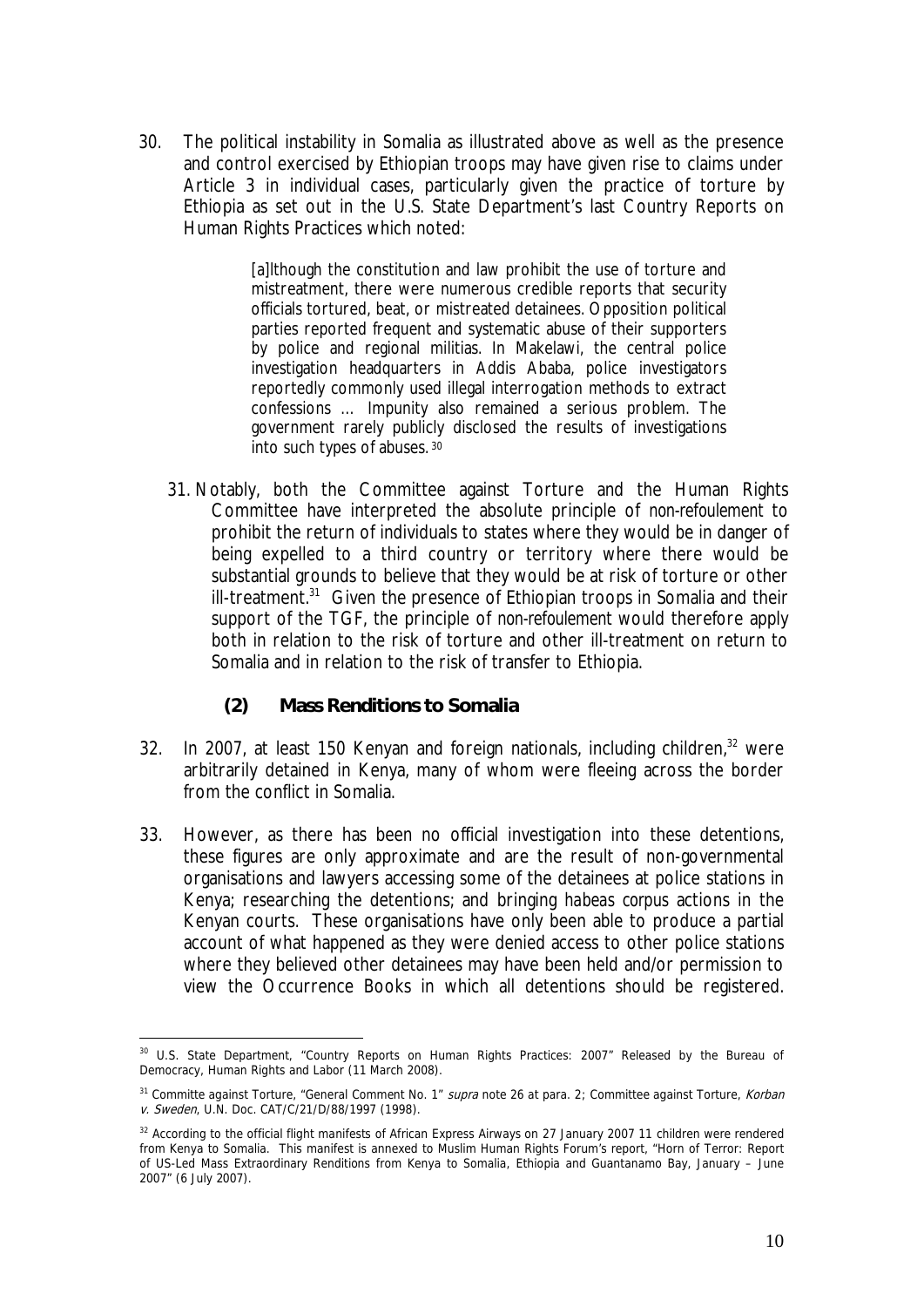Similarly, these organisations do not have the power to obtain access to official documents or to require officials to testify about the detentions.

34. Moreover, even though the Kenya National Human Rights Commission ("KNHRC") has the right under the Kenya National Human Rights Commission Act "to investigate, on its own initiative or upon a complaint made by any person or group of persons, the violation of any human rights<sup>"33</sup> and to "visit any prison or places of detention or related facilities with a view to assessing and inspecting the conditions under which the inmates are held and to make appropriate recommendations thereof,"34 it was also was denied access to certain police stations where it was alleged detainees were being held. In an official press release the KNHRC noted that in attempting to access police stations it was "met by recalcitrant and obstructionist police officers who have denied [the KNHCR] access citing 'orders from above'".<sup>35</sup> As such, the figures given here can only ever provide a rough estimate of the number of individuals detained rather than a definitive figure, which could only be determined through official disclosure or investigation.

*(a) Detention in Kenya*

- 35. The individuals were first held in Kenya for several weeks without charge.<sup>36</sup> Many were denied access to a lawyer and to consular assistance; $37$  and were deprived of the opportunity to challenge the legality of their detention<sup>38</sup> or to have their potential refugee status considered, in violation of Kenya's obligations under international law.
- 36. Some former detainees have alleged that they were tortured; that the conditions of their detention amounted to ill-treatment;<sup>39</sup> and that they were interrogated by the intelligence services of foreign governments.<sup>40</sup>

<sup>1</sup>  $33$  Section 16(1)(a) of Act No. 9 of 2002.

 $34$  Section 16(b).

<sup>&</sup>lt;sup>35</sup> Kenya National Human Rights Commission, "Press Statement: Arbitrary Arrest and Illegal Detention by the Police of Alleged Terror Suspects" (31 January 2007).

<sup>&</sup>lt;sup>36</sup> In contravention of Article 9(2) of the International Convention of Civil and Political Rights ("ICCPR").

 $37$  In contravention of Article 36(1) of the Vienna Convention on Consular Relations 1963. See "Canada 'Strong Protests' Man's Deportation to Somalia" CBC News (22 January 2007). Sveriges Radio: "Konflikt" (26 May 2007) (reporting that Ambassador Jens Odlander visited Osman Ahmed Yassin) Original Swedish transcript on file with Reprieve; See also, Cageprisoners"Inside Africa's War on Terror: War on Terror Detentions in the Horn of Africa" (May 2006) at 13; Reprieve telephone conversation with official of the Foreign and Commonwealth Office (2 February 2007); Ethiopia Secret Prisons Under Scrutiny" Associated Press, (5 April 2007).

<sup>&</sup>lt;sup>38</sup> In contravention of Articles 9(3) and 9(4) of the ICCPR.

<sup>39</sup> Amnesty International, "Horn of Africa: Unlawful Transfers in the 'War on Terror'" AI Index: AFR 25/006/2007 (June 2007) at 1 (noting that "Some detainees were allegedly beaten by the Kenyan police and were made to undress before being photographed. Women, some of them pregnant, reported being held in the same cell as men. All were made to sleep on a cement floor with no mattress or covering".) Muslim Human Rights Forum (2007) supra note 32 at 7 – 13.

<sup>&</sup>lt;sup>40</sup> Raymond Bonner, "New Jersey Man who Fled Somalia Ends up in an Ethiopian Jail" New York Times (23 March 2007). See also, Jonathon S. Landey and Shashank Bengali, "America's Jailing in Ethiopia Raises Questions about U.S. Role" McClatchy Newspapers (16 March 2007); "US citizen held in Ethiopia: Lawyer" Yahoo News Online (April 4, 2007); See also Reprieve and Cageprisoners Interview with Mohammed Ezzouek, London, 14 and 15 February 2007.; U.S. Presses for Release of American Held in Ethiopia" Washington Post, March 23, 2007.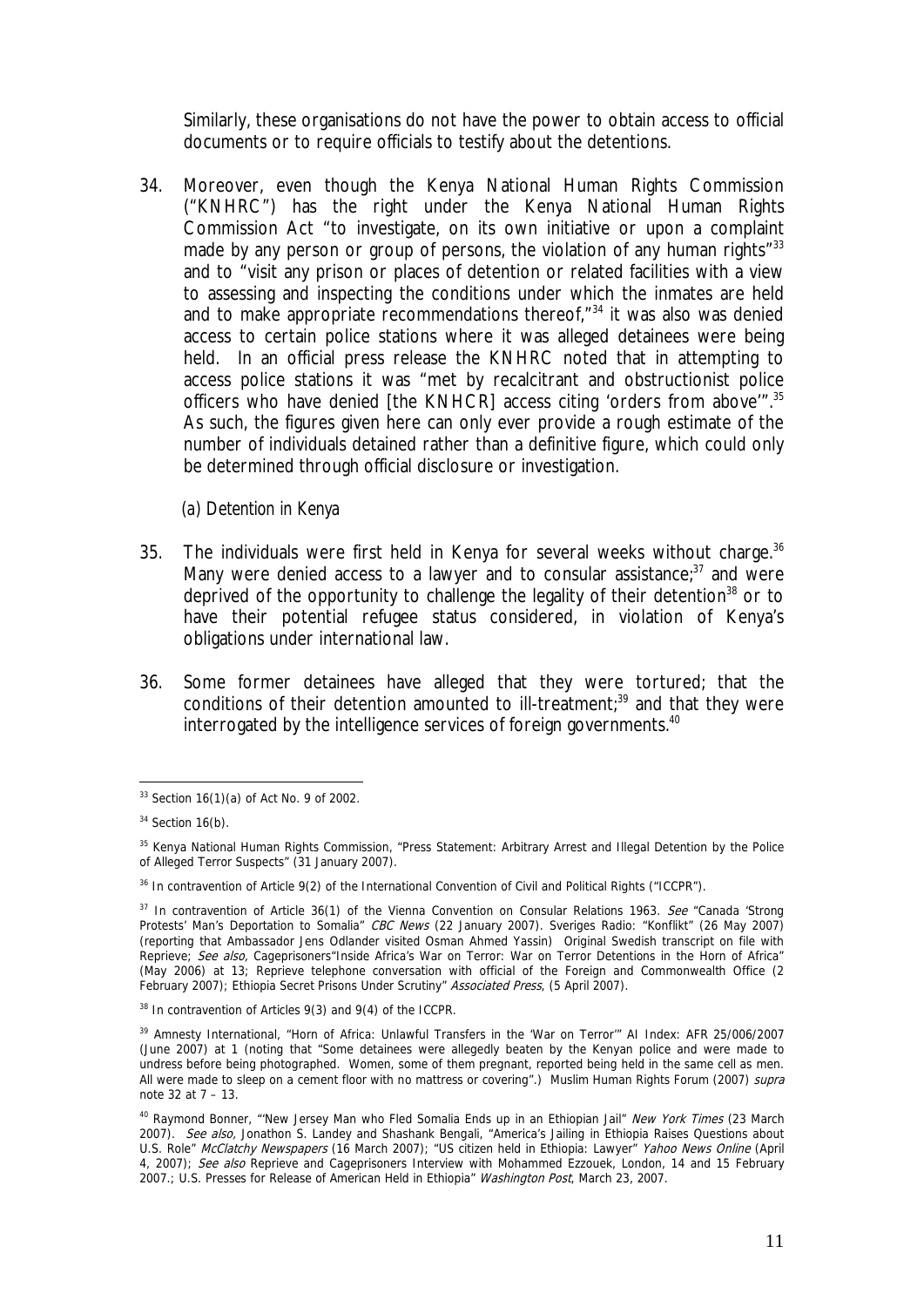- 37. Twenty-seven detainees were later released without charge; four were initially charged but these charges were later dropped; and seven individuals were deported to their country of origin.
	- (b) *Habeas Corpus Applications and Production of Flight Manifests*
- 38. As civil society organisations and lawyers had been able to access some of the detainees in custody in Kenya, a total of forty *habeas corpus* applications were filed in the High Courts of Mombasa and Nairobi in an attempt to challenge the legality of the detention of those individuals (however, there may have been other individuals, about whose detention human rights organisations were unaware). These *habeas* actions resulted in the release of some of the detainees before they were ever produced in court. However, the government contested the *habeas* petitions of others by producing flight manifests to show that these individuals were no longer in Kenyan custody, but had rather been transferred to Somalia, without any due process or consideration of the risk of torture or other ill-treatment*.*
- 39. For example, families of Kenyan detainees filed six *habeas corpus* applications in the High Court in Mombasa. The High Court ordered the production of the six individuals.<sup>41</sup> However, only three of the six Kenyans were released as a result of these applications;<sup>42</sup> the other three were transferred from Kenya to Somalia before the High Court had the opportunity to hear their case.<sup>43</sup>
- 40. A similar pattern of removals to Somalia on flights leaving Kenya on 20 January 2007, 27 January 2007 and 10 February 2007 $44$  was revealed as the result of thirty-four *habeas corpus* applications filed by MHRF in the High Court of Nairobi.<sup>45</sup> As a result of these applications, the Kenyan government first produced two flight manifests demonstrating that along with others previously unknown to MHRF, the thirty-four individuals had been transferred from Kenya to Somalia.
- 41. However, MHRF contested the transfer of three individuals listed on the flight manifests on the basis that its representatives had met with them in police stations in Nairobi after the date on which the state claimed to have transferred them to Somalia. In a response, the Assistant Commissioner of Police and Deputy Director of Operations at CID Headquarters, testified in an affidavit that these three individuals, "namely; Kassim Musa Mwarusi, Ali Musa Mwarusi and Abdallah Khalifan Tonde, were left behind due to breakdown of communication".46 He attached a third flight manifest to his affidavit, which

<sup>1</sup> 41 REDRESS Interview with MHRF (August 2008).

<sup>&</sup>lt;sup>42</sup> The three released were Salmin Mohamed Khamis and Fatuma Ahmed Abdurahman and her four-year old daughter, Hafsa Swaleh Ali. See Muslim Human Rights Forum (2007) supra note 32 at 9.

<sup>43</sup> See, Muslim Human Rights Forum (2007) at 9.

<sup>&</sup>lt;sup>44</sup> The three flight manifests are annexed to Muslim Human Rights Forum's 2007 report, *supra* note 32.

<sup>&</sup>lt;sup>45</sup> Muslim Human Rights Forum (2007) *supra* note 32 at 6. Muslim Human Rights Forum, "Horn of Terror: Revised Edition" (2008) at 22.

<sup>&</sup>lt;sup>46</sup> "Replying Affidavit" in Swaleh Ali Tunza & Ors v. Commandant Anti Terrorism Police Unit & Ors (27 February 2007) at para. 4.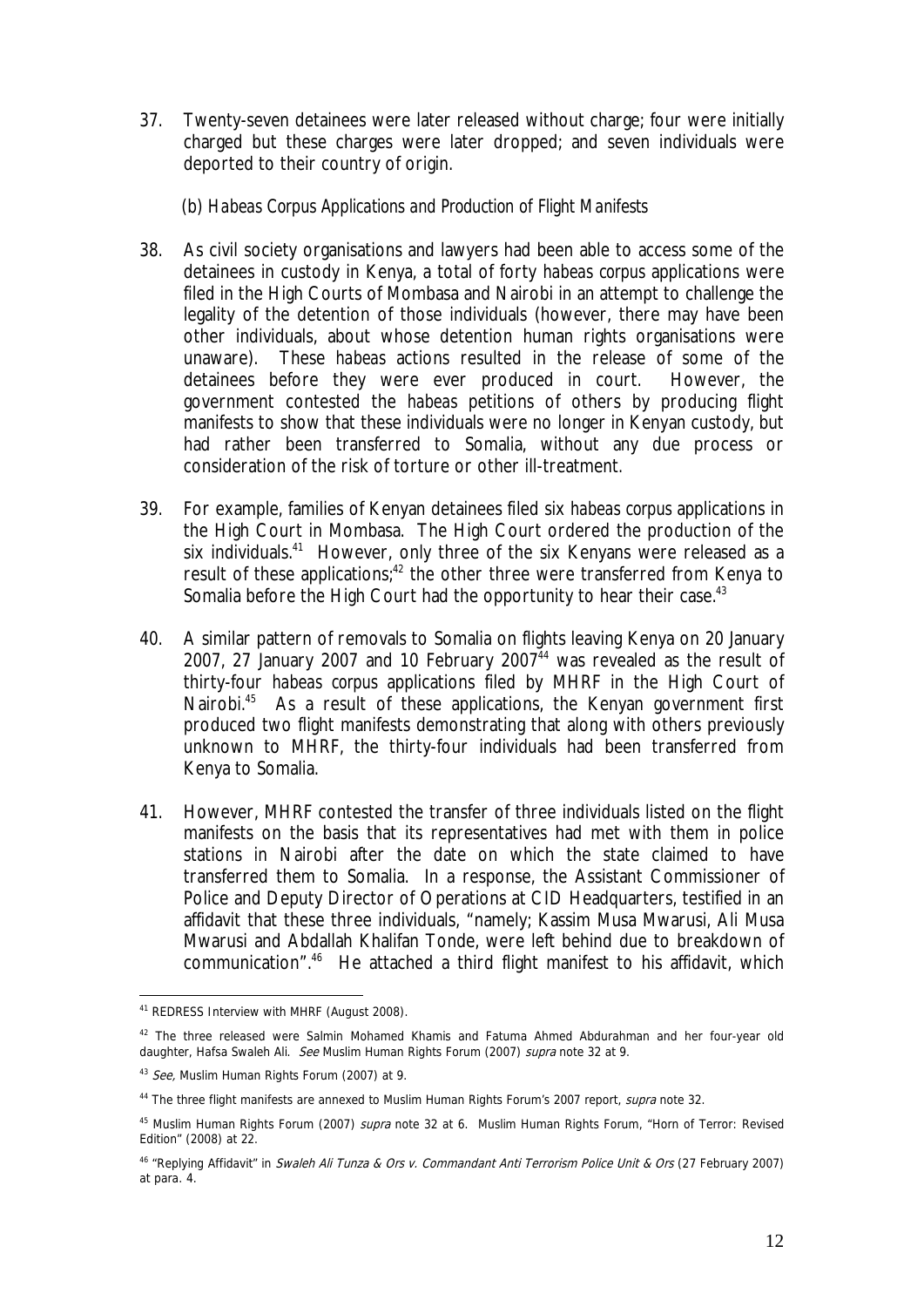demonstrated that the three individuals as well as a Tunisian national, Ines Chine, had been deported to Somalia on 10 February 2007.

- 42. Finally, five constitutional petitions were filed on behalf of the Canadian citizen, Bashir Maktal, and four Kenyan nationals. The petitions addressed the right not to be detained beyond twenty-four hours for bailable offences and not beyond fourteen days for non-bailable offences, and the right to counsel and consular access.47 The Court requested counsel to serve the Attorney General and return to the Court the following Monday.<sup>48</sup> However, over the weekend, the four Kenyan nationals were released and the Canadian national, Bashir Maktal, was removed to Somalia.
- 43. On the basis of the production of the flight manifests, it was possible to establish that at least 85 individuals had been removed from Kenya to Somalia.
- 44. The Department of Immigration later submitted that it had "processed 96 deportation orders of persons who had fled from the Somali conflict of January – February 2007 on the recommendation of the Police."49 However, at the time of the removals, only the deportation orders for Kamilya Mohammedi Tuwein, Ahmed Musallam Al-Ma'ashaani and Hassan Salim Kashub were produced in court with the flight manifests attached. No other deportation order was provided to the legal counsel for whom *habeas corpus* applications had been made and only the flight manifests were produced in court.<sup>50</sup>
- 45. Based on credible information obtained by MHRF, non-governmental organisations now believe that the number of individuals rendered may be closer to 120.
- 46. Again, the discrepancy in figures serves to emphasise that the numbers presented are approximations. They were only revealed as a result of the *habeas corpus* actions brought in the High Courts of Mombasa and Nairobi; the true figure can only be known once an independent investigation takes place.

*(c) Transfer to and Detention in Somalia*

- 47. Given the context in Somalia, it is probable that some of the individuals may have been able to substantiate a claim under Article 3 of the CAT in order to challenge their removal, on the basis that there were substantial grounds for believing that they would be at risk of torture and other ill-treatment in Somalia.
- 48. Indeed, reports of other non-governmental organisations contain testimonies of former detainees alleging that detainees were subjected to torture and

1

<sup>&</sup>lt;sup>47</sup> Article 72(2) of the Kenyan Constitution.

<sup>48</sup> REDRESS Interview with MHRF (August 2008).

<sup>&</sup>lt;sup>49</sup> Report of the Presidential Special Action Committee to Address Specific Concerns of the Muslim Community in Regard to Alleged Harassment and/or Discrimination in the Application/Enforcement of the Law" (31 March 2008)at Chapter 3.4.

<sup>&</sup>lt;sup>50</sup> REDRESS interview with MHRF (August 2008).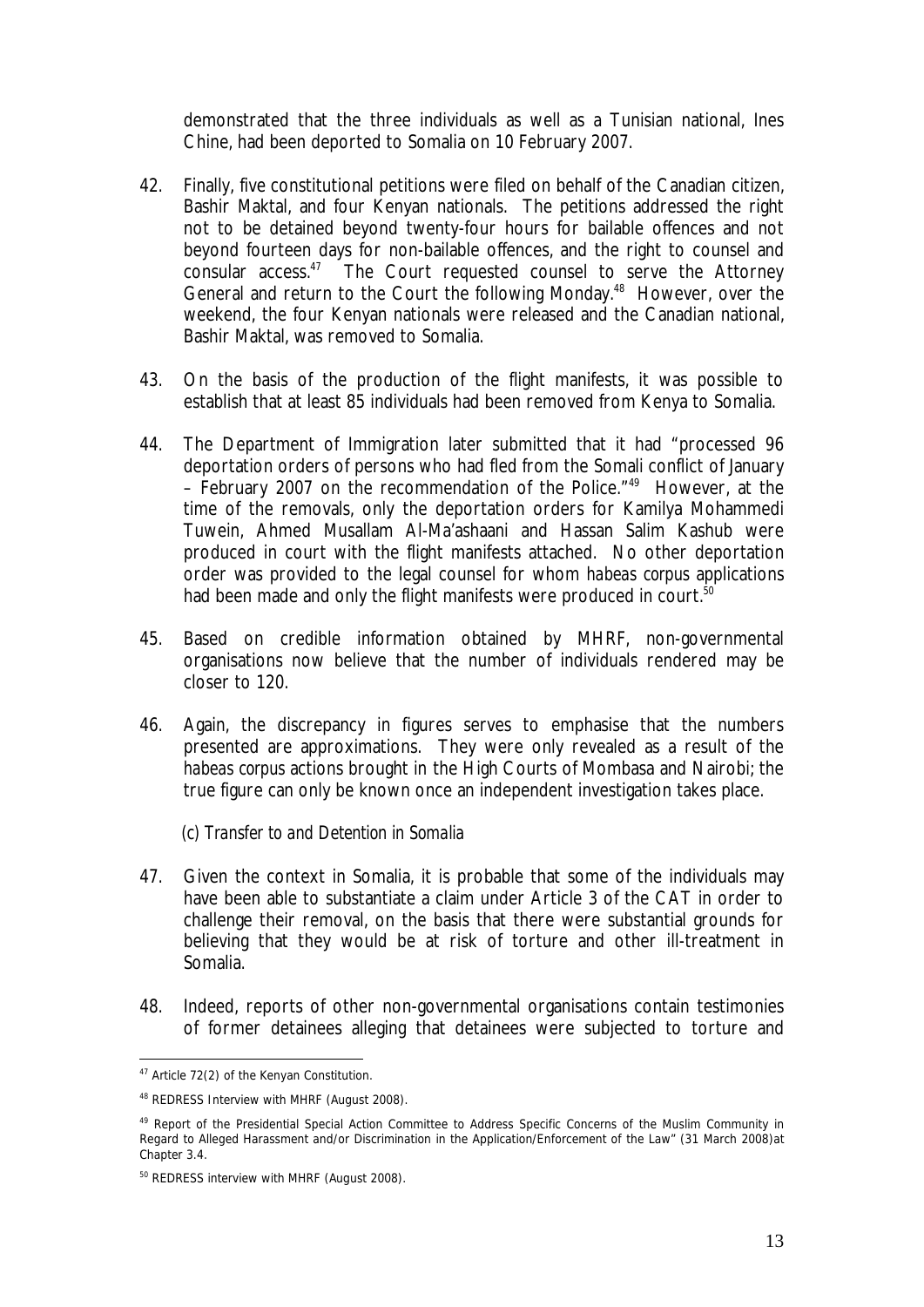other ill-treatment in Somalia. As one former detainee describes: "[w]e all filed down into an underground cell. It was pitch black. There were water bottles down there to pee into. The floor was dusty and dirty. There were rats and cockroaches … The only time we saw light was when the door was opened for them to go in or out. $151$  In common with the returns at the Kenyan-Somali border discussed in Part I, the individuals sent to Somalia again had no opportunity to challenge their removal.

- 49. As set out above, each state involved in the transfer of an individual to a state where substantial grounds exist to believe that he or she would be at risk of torture or other ill-treatment incurs responsibility under the absolute principle of *non-refoulement*. This responsibility results from the exposure of the individual to a risk of torture. It is irrelevant for the purposes of establishing liability under the absolute principle of *non-refoulement* whether or not the individual is ultimately tortured, as the breach is determined at the point of removal and is not determined by subsequent events.
- 50. While a determination of whether the principle of *non-refoulement* has been violated focuses on what the state ought to have known at the time of removal, any information, including allegations of torture and other illtreatment which takes place subsequent to removal, "are relevant to the assessment of the State party's knowledge, actual or constructive, at the time of removal".<sup>52</sup>
- 51. In cases where torture [or other ill-treatment] results from a transfer in violation of the absolute principle of *non-refoulement* the removing state will not only be responsible under Article 3 but also Article 1 of the CAT. Indeed, where an individual is ultimately tortured, any state involved in the transfer may incur additional and separate responsibility even if it had no direct involvement in the treatment after the completion of the transfer. As the Human Rights Committee found in *Mansour Ahani v. Canada*:

[i]n the light of the circumstances of the case, the State party, having failed to determine appropriately whether a substantial risk of torture existed such as to foreclose the author's deportation, is under an obligation (a) to make reparation to the author if it comes to light that torture was in fact suffered subsequent to deportation, and (b) to take such steps as may be appropriate to ensure that the author is not, in the future, subjected to torture as a result of the events of his presence in, and removal from, the State party.53

- (d) *Transfer to and Detention in Ethiopia*
- 52. Of those transferred to Somalia, four British nationals were returned to the U.K. from Baidoa via Kenya on 12 February 2007. The remaining detainees are

<sup>&</sup>lt;sup>51</sup> Cageprisoners, *supra* note 37 at 5 (quoting former detainee, Mohammed Ezzouek). *See also*, Muslim Human Rights Forum (2008) supra note 45; Human Rights Watch, "'Why Am I Still Here?' The 2007 Horn of Africa Renditions and the Fate of those Still Missing" (October 2008) at 22 - 27.

 $52$  Agiza v Sweden, supra note 16 at para. 13.2.

<sup>53</sup> Human Rights Committee, Mansour Ahani v. Canada, U.N. Doc. CCPR/C/80/D/1051/2002 (2004) at para 12.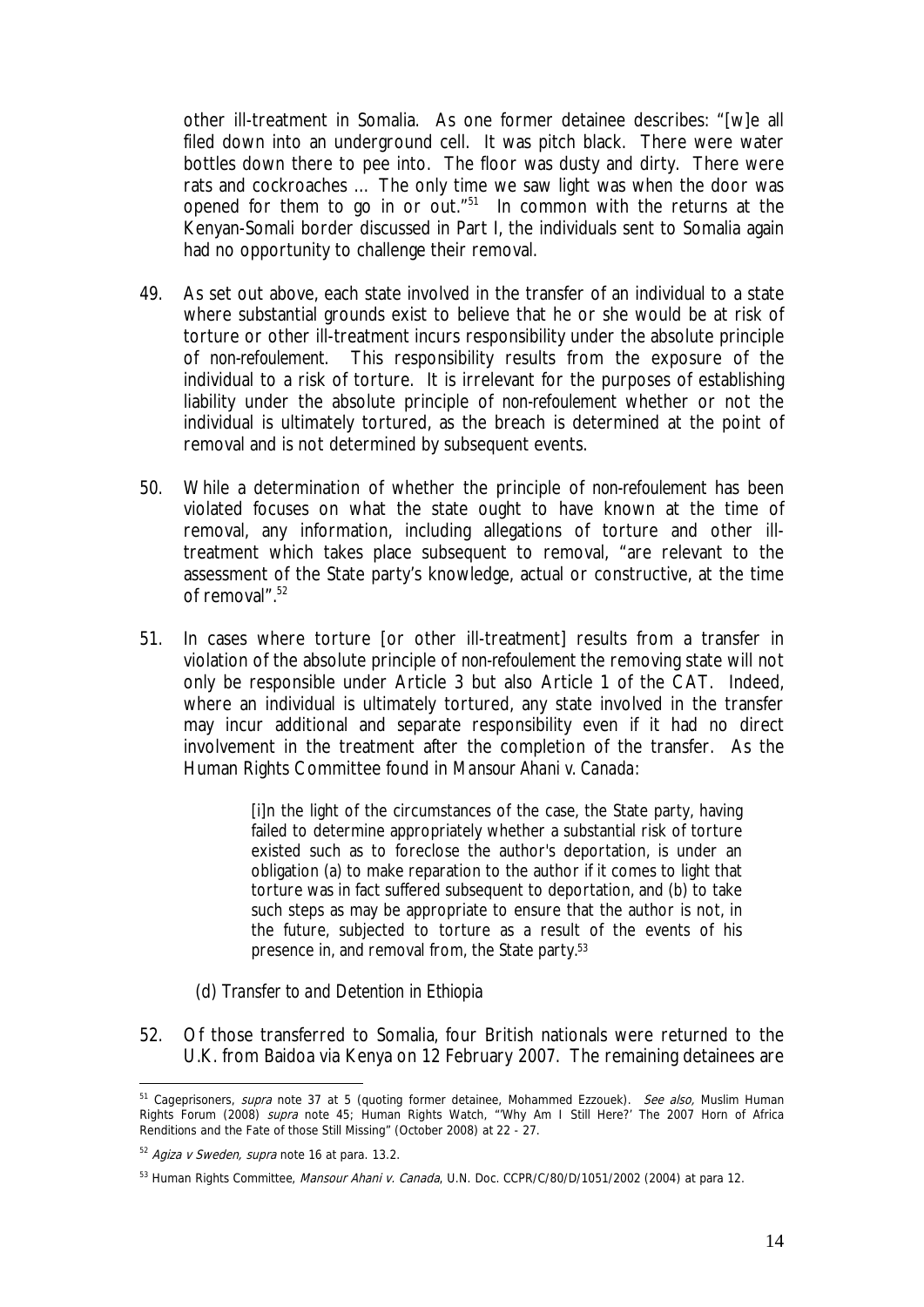thought to have been transferred to Ethiopia. Indeed, in April 2007, the Ethiopian government confirmed that it was holding forty-one individuals, releasing an official statement that:

> [p]ursuant to a common understanding between Ethiopia and the TFG authorities some of those who have been captured have indeed been brought over to Ethiopia. Their number is 41.

> Almost all the states whose citizens are involved were notified in good time after the transfer to Ethiopia of the suspected terrorists. The only exceptions are few individuals whose dual and multiple citizenship is under investigation. Nothing has been done in secret. All legal procedures are being followed, and the suspected terrorists have been allowed to appear before the relevant court of law, in this instance before the competent Military Court. Twenty-nine of them have been slated to be released following the order of the Military Court to the military prosecutor for reasons of the detainees being non-essential or for having played only marginal role. From among these, five have already been released. These are from Tanzania, Sudan, Denmark, UAE and Sweden. The rest of the remaining are also at the final stage of their release. This would mean that there will be only 12 detainees left in Ethiopia. These are awaiting their next appearance before the Court which will take place on April 13, 2007.54

- 53. Former detainees again allege that detainees were tortured and subjected to other ill-treatment in Ethiopia. One former detainee estimated that the size of the cells in which at least four people were initially was 8 foot by 8 foot.<sup>55</sup> Thereafter, the men were allegedly held in metal cages.<sup>56</sup> Former detainees also report instances of denial of access to medical treatment.<sup>57</sup> For example, one former detainee reported that two women gave birth while in custody and the babies had "boils under the rash and they were losing their hair" and one of the women was very ill as she "had not been sewn up properly, she was bleeding constantly and she didn't get any help".<sup>58</sup> Another described being forced to stand in stressful positions, with his hands cuffed behind his back for up to five hours; while another recounts being yelled at so loudly during interrogations that he was certain he would lose his hearing.<sup>59</sup>
- 54. In Ethiopia, some former detainees reported being taken, sometimes on a daily basis, to a villa outside of Addis Ababa for interrogation by the Ethiopian security services and agents of foreign security services. One former detainee described being taken to the villa every day at 4 or 5a.m., being hit, strangled,

<sup>54</sup> Federal Democratic Republic of Ethiopia, Ministry of Foreign Affairs, 'Ethiopian Government Press Statement' (9 April 2007). See also, BBC, "Ethiopia Admits Terror Detentions" (10 April 2007).

<sup>&</sup>lt;sup>55</sup> Cageprisoners, *supra* note 37 at 7; Sveriges Radio: "Konflikt" (26 May 2007).

 $56$  Cageprisoners, *supra* note 37 at 7; Sveriges Radio: "Konflikt" (26 May 2007).

<sup>&</sup>lt;sup>57</sup> Cageprisoners, *supra* note 37 at 7.

<sup>58</sup> Sveriges Radio: "Konflikt" (26 May 2007).

<sup>&</sup>lt;sup>59</sup> Human Rights Watch, *supra* note 51 at 14. See also, Muslim Human Rights Forum (2008) supra note 45 at 24 -27.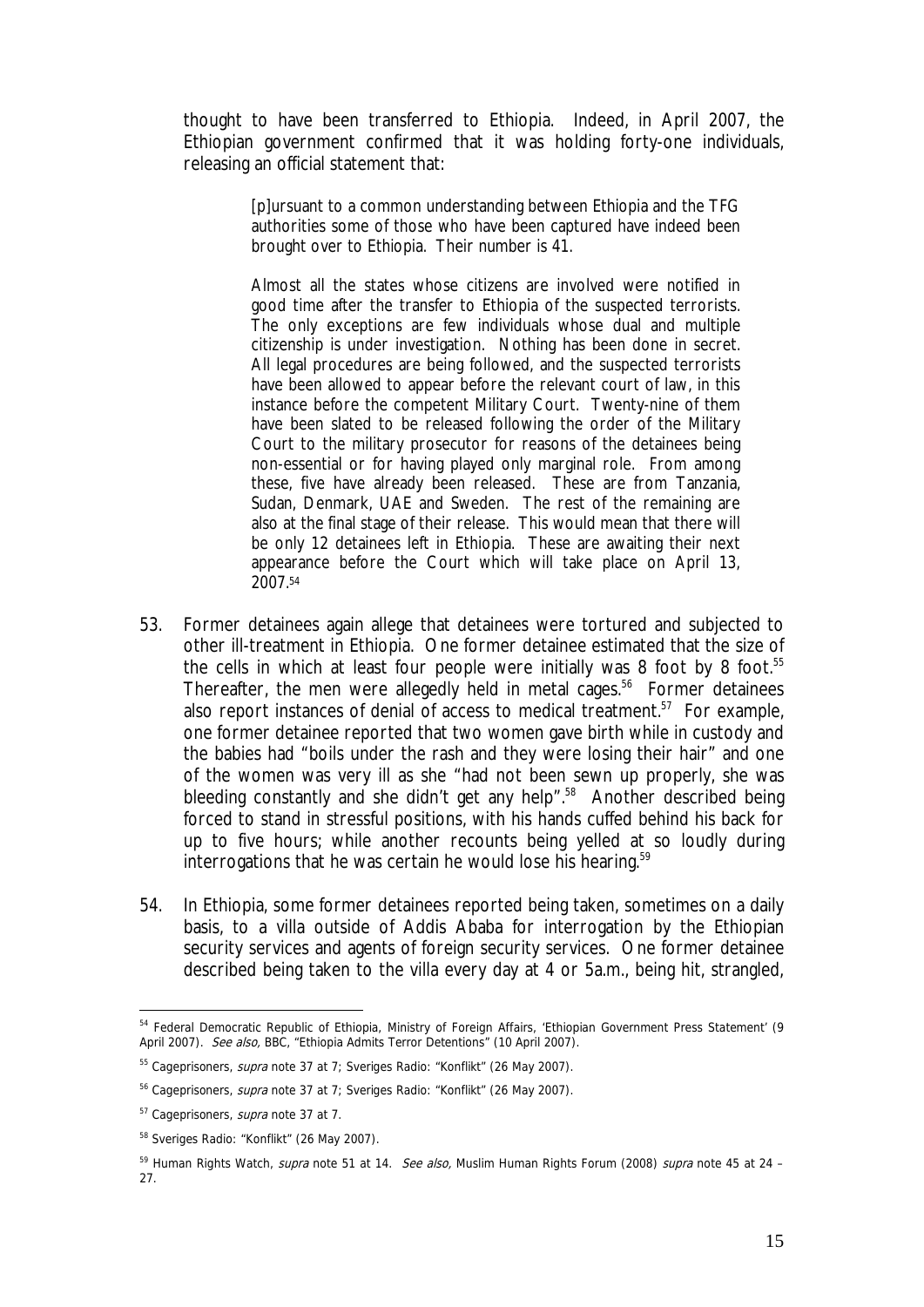made to stand up until 10p.m., threatened with death and with the rape of his wife. $60$ 

- 55. Amnesty International reported that, "[w]hile in custody in Ethiopia, the detainees were questioned by US agents. Most had their fingerprints, DNA and photographs taken."<sup>61</sup>
- 56. Since the three flights to Somalia and subsequent transfers to Ethiopia, at least 72 detainees are known to have been released accordingly to MHRF's most recent figures.<sup>62</sup>
- 57. However, as the Ethiopian authorities have never confirmed holding more than forty-one individuals and do not officially announce any releases, the number, identity and whereabouts of the remaining detainees is unknown. $63$  In September 2008, Human Rights Watch noted that the "whereabouts of 22 Somalis, Ethiopian Ogadenis, Eritreans, and Kenyans rendered to Somalia in early 2007 remain unknown".<sup>64</sup> Most recently, the media reported the release of eight Kenyans from Ethiopia, although the Ethiopian government claimed that they had been picked up in Somalia and not rendered from Kenya.<sup>65</sup>
- 58. As such, these individuals would be victims of enforced disappearance which the Committee against Torture has also recognised as a form of torture and for which Kenya would also be responsible as a result of the violation of the substantive dimension to the absolute principle of *non-refoulement*.
	- **(3) Further Renditions to Somalia in July 2007**
- 59. In July 2007, two Dutch nationals; two Eritrean nationals, Burhan Adam Abdallah and Ismail Noor Hassan; and a Kenyan national, Abdikadir Mohamed, were detained in Nairobi.<sup>66</sup> MHRF filed habeas corpus applications to challenge the legality of their detentions. Ultimately, the Dutch nationals were deported back to the Netherlands "on the strength of deportation orders declaring them undesirable aliens in Kenya".<sup>67</sup>
- 60. When the chief of the Anti-Terrorism Police Unit, Nicholas Kamwende, appeared in the High Court of Nairobi following a summons to explain the

<sup>1</sup> 60 Sveriges Radio: "Konflikt" (26 May 2007)

 $61$  Amnesty International, *supra* note 39 at 2. See also, Human Rights Watch, supra note 51 at 14 - 15.

 $62$  See also, Amnesty International supra note 39; Muslim Human Rights Forum (2008) supra note 45; Timothy Williams, "New Jersey Man Back Home After Three-Nation African Ordeal" New York Times (27 May 2007); Jeffrey Gettleman and Will Connors, "New Jersey Man Appears before Tribunal in Ethiopia" New York Times (14 April 2007).

 $63$  See, Muslim Human Rights Forum (2008) id. at 13.

<sup>&</sup>lt;sup>64</sup> Human Rights Watch, *supra* note 51 at 18.

 $65$  "Ethiopia Arrests Terror Suspects" News 24 (9 October 2008) (reporting that a representative of the Ethiopian government had stated that the eight released Kenyan nationals had been caught in Somalia and not rendered from Kenya).

<sup>&</sup>lt;sup>66</sup> "Kenyan Police Official Says Missing Terror Suspects were Released, not Sent to Ethiopia" International Herald Tribunal (8 October 2007).

<sup>&</sup>lt;sup>67</sup> Muslim Human Rights Forum (2008) *supra* note 45 at 33.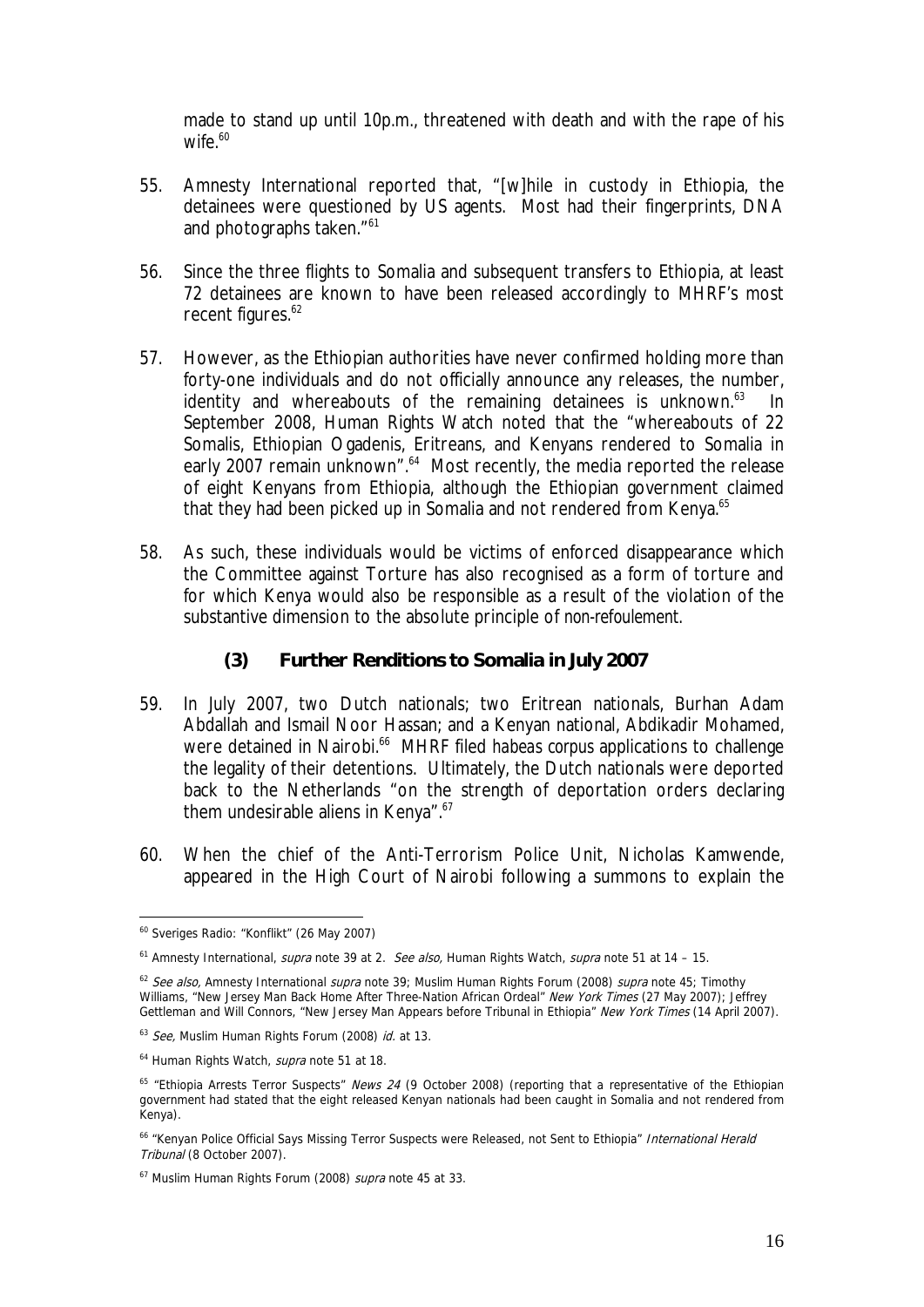whereabouts of the other three men, it was reported that he testified that the individuals had been detained and then released after four days in custody. The media reported that "he said, he did not follow their movement and did not know their whereabouts".<sup>68</sup> However, as with the mass renditions to Somalia in January and February 2007, the MHRF submitted that it had visited the men in custody after the date upon which Mr. Kamwende testified to their release, and therefore suspected that the men had been removed to Ethiopia. Human Rights Watch reported that, "Kenyan officials also secretly expelled [these] three men overland into Somalia, all of whom were ultimately taken into Ethiopian custody."<sup>69</sup> Two of the individuals, Burhan Adam Abdallah and Ismail Noor Hassan, have since been released from Addis Ababa.70 Abdikadir Mohamed Aden is still in detention in Addis Ababa where he was left behind after the release of the other eight Kenyans on 3 October 2008.

- **(4) The Case of Guantanamo Bay Detainee, Mohamed Abdulmalik**
- 61. On 13 February 2007, Mohamed Abdulmalik<sup>71</sup>, a Kenyan citizen born in Kisumu in 1973, was picked up by the Anti-Terrorism Police Unit in a café in Mombasa.72 He was detained and held incommunicado in the Kilindini Port and Urban Police Stations in Mombasa before being transferred to the Hardy, Ongata Rongai and Spring Valley Police Stations in Nairobi. While detained in Kenya, Mr. Abdulmalik was not charged with any offence; was denied the right to challenge his detention by way of a *habeas corpus* application; was denied access to a lawyer and contact with family members; was never brought before a judge; and his detention was never subject to judicial review.
- 62. Nothing was heard of Mr. Abdulmalik until 26 March 2007, when the U.S. Department of Defense issued a press statement announcing Mr. Abdulmalik's detention at Guantánamo Bay.<sup>73</sup> The U.S. Ambassador to Kenya, Michael Ranneberger, reportedly confirmed that Mr. Abdulmalik was "moved to the Cuban camp with the full consent of the Kenyan government … [as] part of collaboration between the two governments to fight Global terrorism".<sup>74</sup>
- 63. Although Mr. Abdulmalik has been held at Guantánamo Bay for more than one year, his U.S. lawyer was only allowed to meet with him for the first time in April 2008. As a non-U.S. national, Mr. Abdulmalik has to date not been able

<sup>&</sup>lt;sup>68</sup> "Anti-Terror Boss in Court" The Nation (9 October 2007).

<sup>&</sup>lt;sup>69</sup> Human Rights Watch, *supra* note 51 at 13.

 $70$  See, Muslim Human Rights Forum (2008) supra note 45 at 31 (noting in footnote 50 the release of the two men on 21 June 2008 from Addis Ababa).

<sup>71</sup> He has variously been referred to as Malik; Adbdulmalik Mohamed; Mohamed Abdulmalik Abdujabber; Abduljabar Ibrahim and Abdulmalik Rajab Mohamed by the Anti-Terrorism Police Unit and in the media.

 $72$  Mariam Mohamed & another v. Commissioner of Police & another [2007] eKLR, Replying Affidavit (29 October 2007) at para 3.

<sup>73</sup> United States Department of Defence, Office of the Assistant Secretary of Defense (Public Affairs) "Terror Suspect Transferred to Guantanamo," Press Release No. 343-04 (26 March 2007) available at: http://www.defenselink.mil/releases/release.aspx?releaseid=10662

<sup>74</sup> George Munyori, "US Defends Transfer of Terror Suspect to Guantanamo Bay," CapitalFM.co.ke (29 March 2007).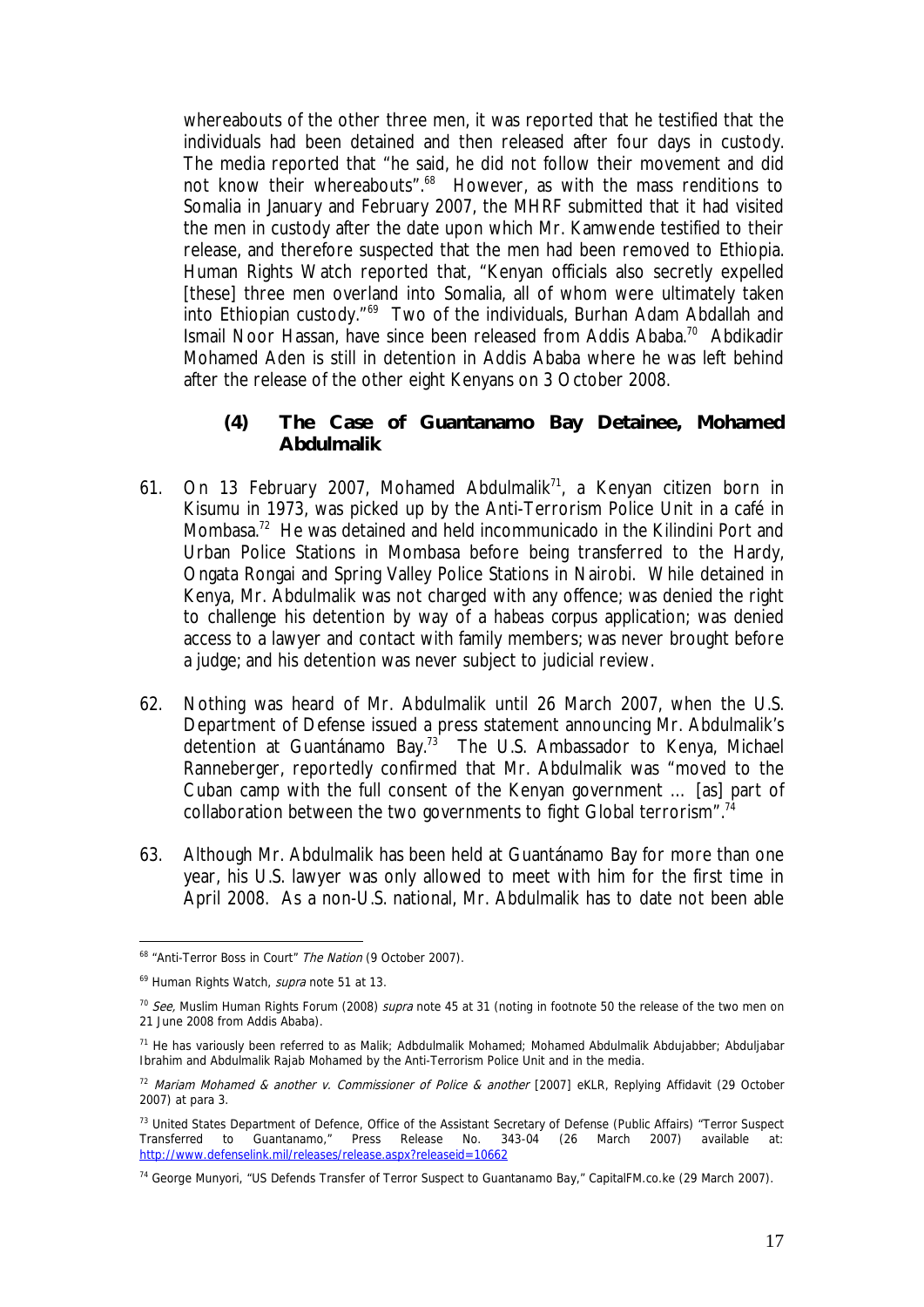to exercise his right under international law to challenge the lawfulness of his detention in a U.S. court<sup>75</sup> and has not even received the less than adequate combatant status review<sup>76</sup> setting out any allegations against him.<sup>77</sup> While Mr. Abdulmalik's family brought a *habeas corpus* application on his behalf in Kenya, the High Court dismissed the action on the basis that Mr. Abdulmalik was no longer under the control of the Kenyan authorities and the Kenyan Commissioner for Police could not therefore comply with a *habeas corpus* writ requiring his production in court.78

64. The High Court found that:

[i]t is evident that, voluntarily or involuntarily, the respondents have placed themselves in a position in which it is *no longer within their power to produce* the Subject before this Court. This Court, within the concept of *Habeas corpus,* will be unable to make orders for the *production* of the Subject, because such an order would be *in vain.* It is a fundamental principle applicable in the judicial settlement of disputes, that a Court of law is not to make an order in vain. Courts' orders are focussed, clear, enforceable and capable of being secured by applying the law of contempt, against those who disobey. From the facts placed before this Court, the respondents are, at this moment, *not in control* of the physical custody of the subject, and so they would not be in a factual *position to comply* with a writ of *Habeas corpus …*

Clearly, by taking the Subject out of the jurisdiction of the Kenyan Courts, the foundation for his enjoyment of constitutional rights had, in a formal sense, been taken away; for those rights are enforced by the Courts which only have jurisdiction in *Kenyan territory.*

That the Subject should always have access to the safeguards of the Constitution of Kenya, is a *right*; and so the person who *made it impossible* for the Subject to enjoy those rights, committed a *constitutional and legal wrong* against him. Legal wrongs are always actionable, in any *common law* system such as that which applies in this country …

This, however, is *not* the question which has been placed before this Court, by the *Habeas corpus* application of 18th October, 2007; and it is for that reason, that a *different* application would have to be made before the High Court. Even if the Court were to be moved in a different way, though, the High Court's possible redress orders would probably fall short of *restoring* the Subject to the Kenyan

1

<sup>&</sup>lt;sup>75</sup> See, Article 9(4) of the ICCPR.

 $76$  The administrative proceedings held at Guantánamo Bay which set out the charges against detainees.

 $77$  See, s 7 of the Military Commissions Act 2006. While the United States Supreme Court held in Bournediene et al. v. Bush 553 U.S. \_ (12 June 2008) that detainees at Guantánamo have the right to bring habeas corpus applications, it indicated that courts may nevertheless delay hearing such claims until after there has been time for a combatant status review, and left open many questions about possible restrictions on such proceedings. It thus remains unclear when Mr. Abdulmalik will effectively be able to have an application heard, and whether its form will meet the requirements of international law.

 $78$  Mariam Mohamed & another v. Commissioner of Police & another [2007] eKLR.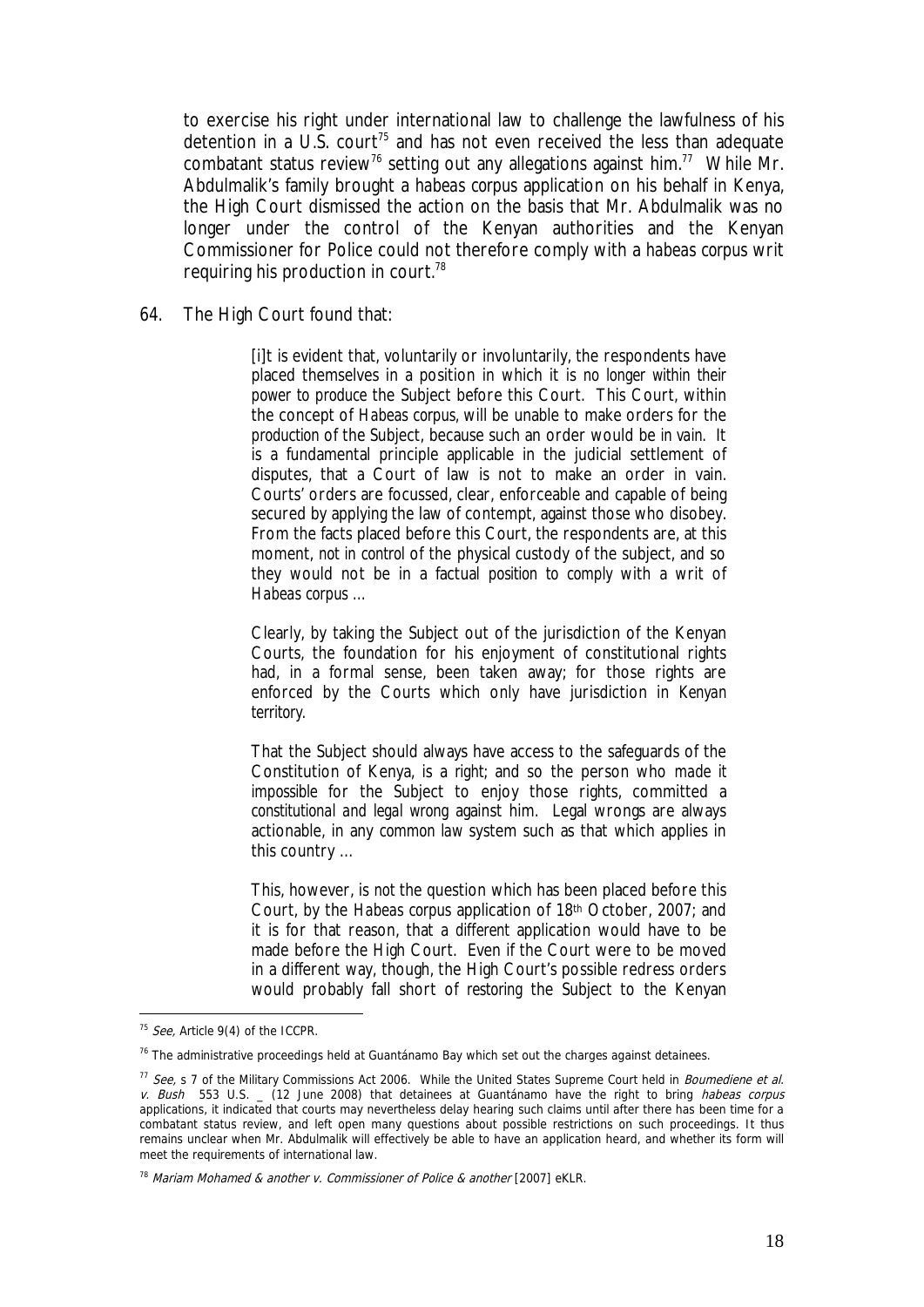jurisdiction, as there are no unfailing instruments for retrieving him from those now having his physical custody. To deal more effectively with a plight such as that now facing the Subject, it will be essential to complement the principles regulating *extradition in international law,* with the enactment of legislation to regulate the exercise of executive discretion to take Kenyan subjects away from the jurisdiction of local Courts.<sup>79</sup>

- 65. To date, no investigation into how Mr. Abdulmalik ended up at Guantanamo Bay has been conducted; furthermore, the Kenyan government has not, to the knowledge of REDRESS, Reprieve and MHRF, made diplomatic representations on his behalf to the U.S. government for his release and return to Kenya or fair trial before ordinary civilian courts in the U.S. that are compliant with international fair trial standards. Rather, the Kenyan government continues to deny that Mr. Abdulmalik is a Kenyan national, claiming that "[h]e does not have any kin or relatives in Kenya who can prove that he is Kenyan."<sup>80</sup> It also denies that he was handed over by the Kenyan authorities to the U.S. thus incurring responsibility regardless of his nationality. However, the Assistant Minister of the Office of the President conceded that "Kenya deported him to Somalia from where he originated … Where the Americans got him from, is their business<sup>"81</sup>
	- **C. KENYA'S FAILURE TO CONDUCT AN INVESTIGATION AND PROVIDE AN EFFECTIVE REMEDY AND FULL AND ADEQUATE REPARATION IN THESE CASES**
- 66. The absolute prohibition of torture and other ill-treatment imposes a range of positive obligations upon states, including the duty to establish a legal and practical framework to prevent and protect all persons within its jurisdiction from torture and other ill-treatment.82 In particular, the principle of *nonrefoulement* requires states to take effective measures to ensure that individuals are not exposed to a risk of torture and other ill-treatment elsewhere through removal from their territory. In order to fulfil these positive obligations, where a *prima facie* case is established that the principle of *non-refoulement* has been breached, the circumstances surrounding the removal must be investigated.
- 67. In its Concluding Observations on the United States, the Human Rights Committee found that:

[t]he State should conduct a thorough and independent investigation into allegations that persons have been sent to third countries where

<sup>&</sup>lt;u>.</u> <sup>79</sup> Mariam Mohamed & another v Commissioner of Police & another [2007] eKLR at  $7 - 9$ .

<sup>&</sup>lt;sup>80</sup> See for example, National Assembly, Official Report: Parliamentary Debates, "Handing over of Kenyans to USA Security Forces" 285 (3 April 2007) at 286.

<sup>81</sup> National Assembly, Official Report: Parliamentary Debates, "Handing over of Kenyans to USA Security Forces" 285 (3 April 2007) at 286.

<sup>82</sup> See, for example, Article 2(1) of the CAT requires that "Each State Party shall take effective legislative, administrative, judicial or other measures to prevent acts of torture in any territory under its jurisdiction."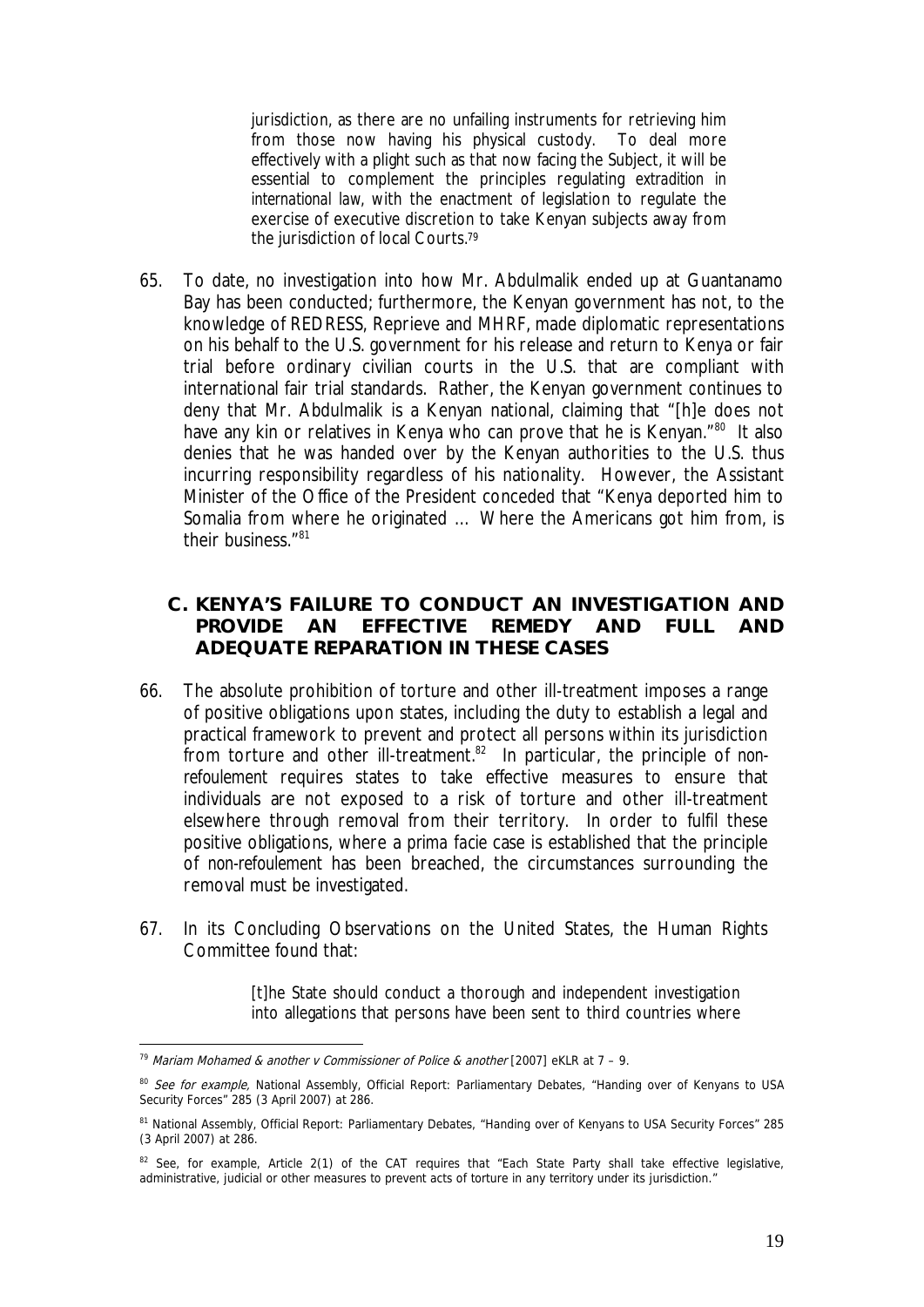they have undergone torture or cruel, inhuman or degrading treatment or punishment, modify its legislation and policies to ensure that no such situation will recur, and provide appropriate remedy to the victims.83

- 68. As the absolute principle of *non-refoulement* constitutes an integral part of the absolute prohibition of torture<sup>84</sup>, individuals who have an arguable claim that they have been victims of *refoulement* have the right to an effective remedy and full and adequate reparation. This is as affirmed in Article 14 of the CAT, Articles 2(3), 9(5) and 14(6) of the ICCPR and by the Committee against Torture $^{85}$ , the Human Rights Committee $^{86}$  and regional courts.  $^{87}$
- 69. In *Agiza v. Sweden,* the Committee against Torture found that:

[t]he Committee observes that the right to an effective remedy for a breach of the Convention underpins the entire Convention, for otherwise the protections afforded by the Convention would be rendered largely illusory. In some cases, the Convention itself sets out a remedy for particular breaches of the Convention, while in other cases the Committee has interpreted a substantive provision to contain within it a remedy for its breach. In the Committee's view, in order to reinforce the protection of the norm in question and understanding the Convention consistently, the prohibition on refoulement contained in article 3 should be interpreted the same way to encompass a remedy for its breach, even though it may not contain on its face such a right to remedy for a breach thereof.88

70. The U.N. Basic Principles and Guidelines on the Right to a Remedy and Reparation for Victims of Gross Violations of International Human Rights Law and Serious Violations of International Humanitarian Law adopted by General Assembly resolution 60/147 of 16 December 2005 ("U.N. Basic Principles on the Right to a Remedy and Reparation"), set out that states are obligated to provide victims with "fair, effective and prompt access to justice" (Principle 2(b)) and make available "adequate, effective, prompt and appropriate remedies, including reparation" (Principle 2(c)). Principle 11 defines remedies as including "equal and effective access to justice" and "adequate, effective and prompt reparation for harm suffered;" Principles 18 to 23 define reparation as restitution, compensation, rehabilitation, satisfaction and guarantees of non-repetition.

1

<sup>83</sup> See, Human Rights Committee "Concluding Observations of the Human Rights Committee: United States of America" U.N. Doc. CCPR/C/USA/CO/3/Rev.1 (18 December 2006) at para. 16.

<sup>84</sup> See Committee against Torture, General Comment No. 2 supra note 10 at paras. 5, 6 (2008); "Report of the Special Rapporteur on the Promotion and Protection of Human Rights and Fundamental Freedoms while Countering Terrorism, Martin Scheinin: Addendum: Mission to Israel, Including Visit to Occupied Palestinian Territory", at para. 18.

<sup>85</sup> Committee against Torture, "General Comment No. 2" supra note 10 at para. 15.

<sup>86</sup> See, Human Rights Committee," General Comment No. 31: Nature of the General Legal Obligation on States Parties to the Covenant", U.N. Doc. CCPR/C/21/Rev.1/Add.13 (2004). at paras. 15-17.

 $87$  See, e.g., *Velasquez Rodriguez Case*, Inter-Am. C.H.R. (Ser. C) No. 4 (1988) at para. 174.

<sup>88</sup> At para. 13.6.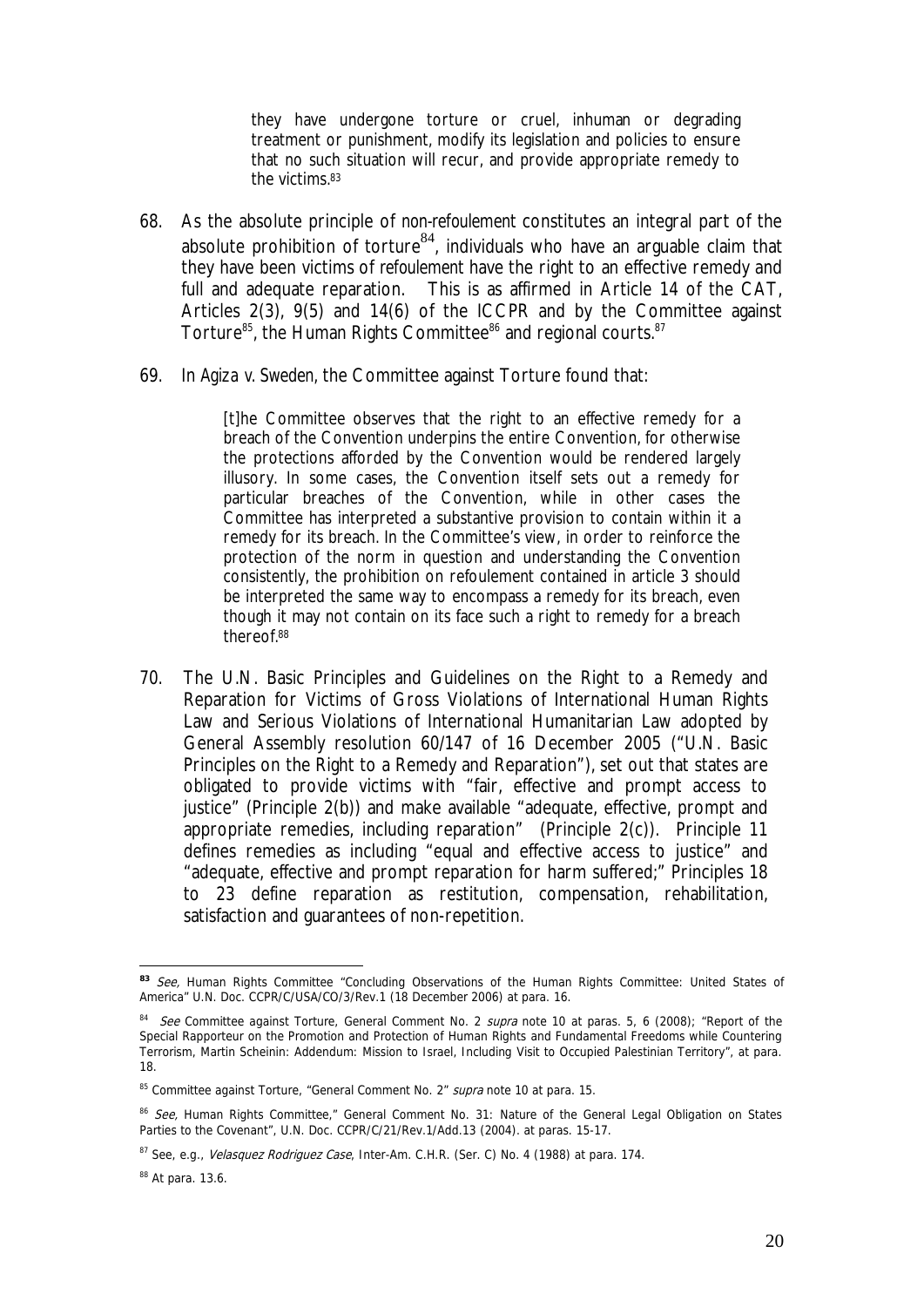71. In a Memorandum of Understanding with the National Muslim Leaders Forum, the then Kenyan Presidential candidate, Raila Odinga, committed to taking:

> [s]pecific action [which] will include the setting up of a commission to inquire on deliberate schemes and actions of government, its agencies or officers, to target or interfere with welfare and social well being of Muslims in Kenya as citizens including renditioning of Kenyans to Somalia, Ethiopia and Guantamano (sic) Bay. Such schemes and actions **will be put to an end** and public officers responsible for the same named **and held to account…** (Signed between Hon. Raila Amolo Odinga (29/8/07) and Sheikh Abdullahi Abdi on behalf of National Muslim Leaders Forum).89

72. However, despite political commitments, no investigation has been conducted to date and Kenya has failed to provide an adequate remedy and full and adequate reparation to any of the individuals for breaches under Article 3 of the CAT.

### **D. CONCLUSION AND RECOMMENDATIONS**

- 73. On the basis of the above, REDRESS, Reprieve and MHRF respectfully request the Committee against Torture to highlight the following in its Concluding Observations/Comments:
	- That the Committee remind Kenya that any strategy employed to counter terrorism must be carried out in full compliance with the absolute prohibition of torture and other ill-treatment, including the absolute principle of non-refoulement<sup>90</sup>;
	- That Kenya is obliged to specifically and expressly prohibit any deportation, extradition, rendition, expulsion, return or other transfer in its national law and practice where substantial grounds would exist for believing that the individual would be at risk of torture or other ill-treatment in the receiving state or on further transfer to another state or territory;
	- That in all removal cases, individuals must be afforded the opportunity under Kenyan law to challenge their removal by way of an independent review process in order that any individuals who have a potential claim under Article 3 of the CAT are able to make it;
	- That where an individual subject to *refoulement* is subsequently tortured or subjected to other ill-treatment in the receiving state or territory as a result

<sup>1</sup> 89 Clause b(iv) of Memorandum of Understanding between Honourable Raila Amolo Odinga and the National Muslim Leaders Forum on 29 August 2007 (bold in the original).

<sup>&</sup>lt;sup>90</sup> See also, Security Council, Resolution 1456, U.N. Doc. S/RES/1456 (2003) at para. 6 (requiring that, "States must ensure that any measure taken to combat terrorism comply with all their obligations under international law, and should adopt such measures in accordance with international law, in particular international human rights, refugee, and humanitarian law.)